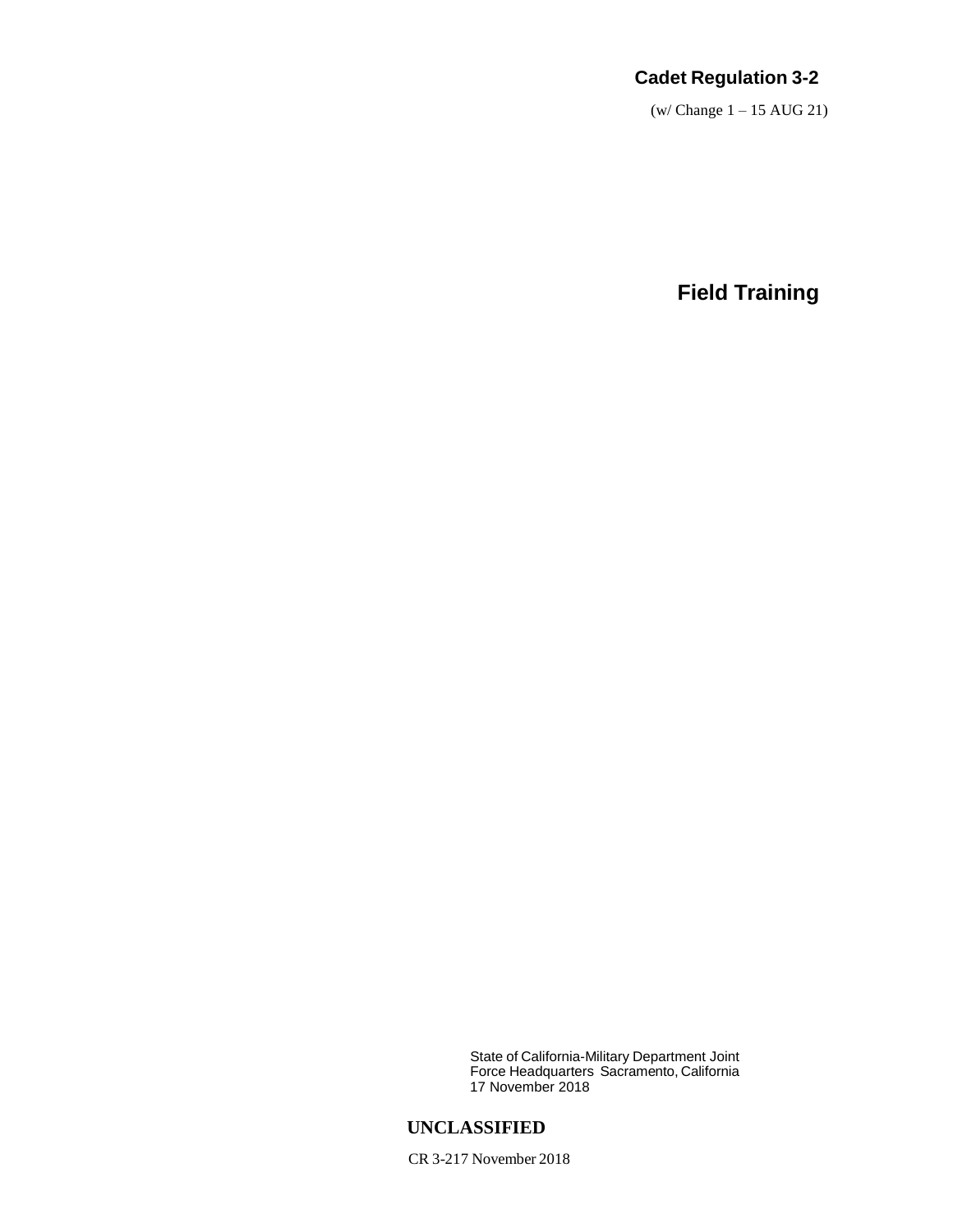# *SUMMARY of CHANGE*

#### **CR 3-2 Field Training**

\*This is a consolidation of published regulations, combining the previous CR 3-5 (Survival), 3-6 (Bivouacs), & 3-7 (Mountaineering).

Chapters 4 & 5 are a major revision of CR 3-5 (Survival)

Change 1 adds the Recondo program in Chapter 2 and adds Appendix D with enclosures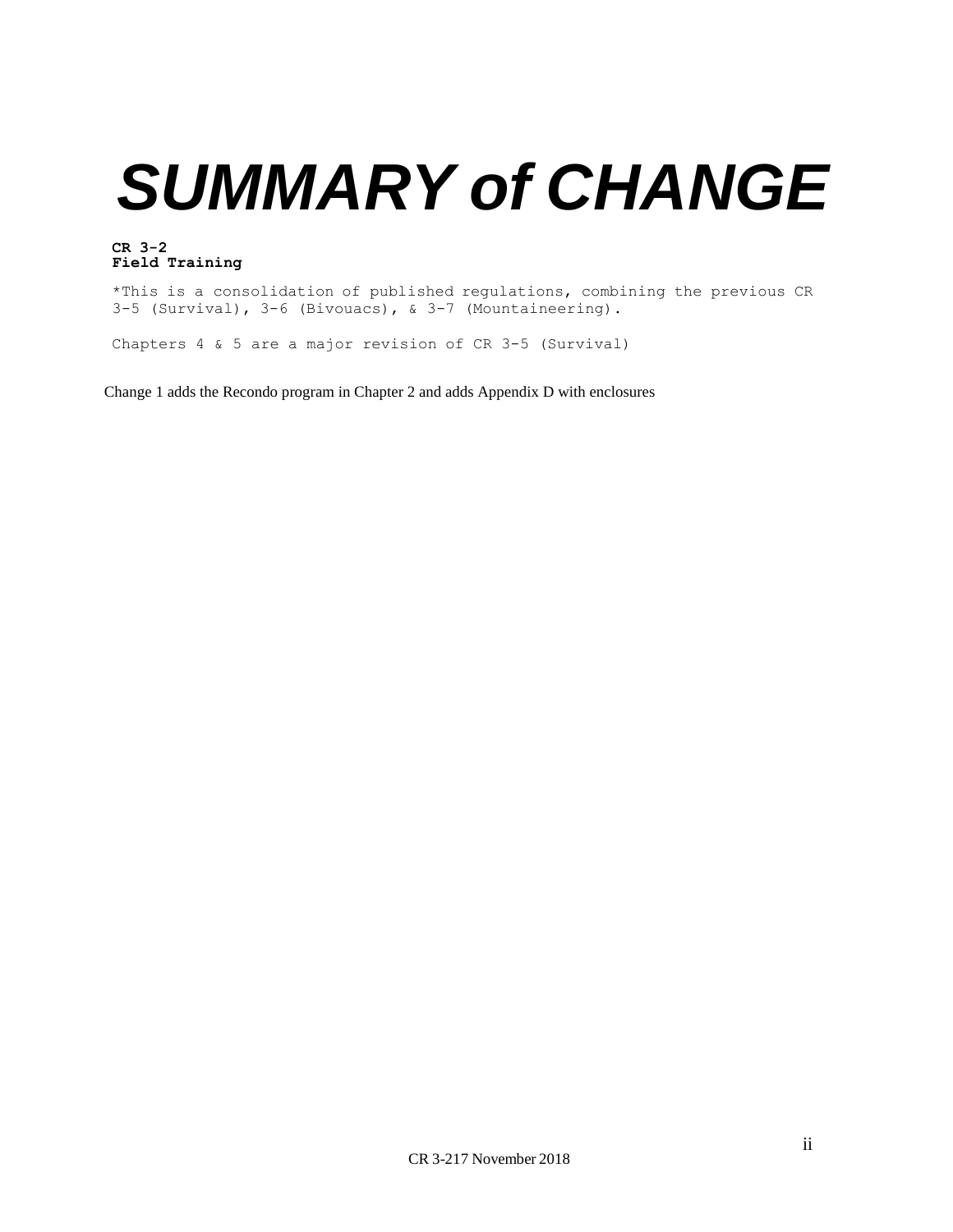

STATE OF CALIFORNIA- MILITARY DEPARTMENT **CALIFORNIA CADET CORPS** 10 Sonoma Ave, Building 1402 Camp San Luis Obispo, California 93405



CACC-XO

15 August 2021

MEMORANDUM FOR All California Cadet Corps Personnel and Units

SUBJECT: Change #1 to CR 3-2, dated 17 Nov 2018

1. Effective immediately, the following changes are added to CR 3-2:

2. a. Para 2-1: Add the following paragraph to the end of Para 2-1:

Recondo is a multiple-part event designed to challenge a cadet's physical and mental abilities. It is fully explained in Appendix D. Cadets individually or in small groups work on completing ten events out of the menu of events offered in Appendix D. The event completion is annotated on the Recondo Scoresheet. Once the cadet has completed ten events, the scoresheet is submitted to the Brigade Advisor, who will validate completion of the requirements and issue (on permanent orders) the Recondo Badge.

b. Para 2-3: Add the following sub-paragraphs and graphic to the end of Para 2-3:

e. Cadets who successfully complete ten of the Recondo events (Appendix D) may be awarded the Recondo Badge.

f. The Recondo Badge is as pictured here, and may be purchased through online sources.



c. APPENDIX D with Enclosures - Recondo Badge (see enclosed)

2. Proponent for this change is XO, CACC

3. File this change in front of the regulation in all regulation binders. An updated edition of CR 3-2 will be posted with the change enclosed. Related documents will be changed separately.

1 Encl as

MICHAEL J. SMITH COL, CACC **Executive Officer** 

Enclosure 1 (Appendix D to CR 3-2)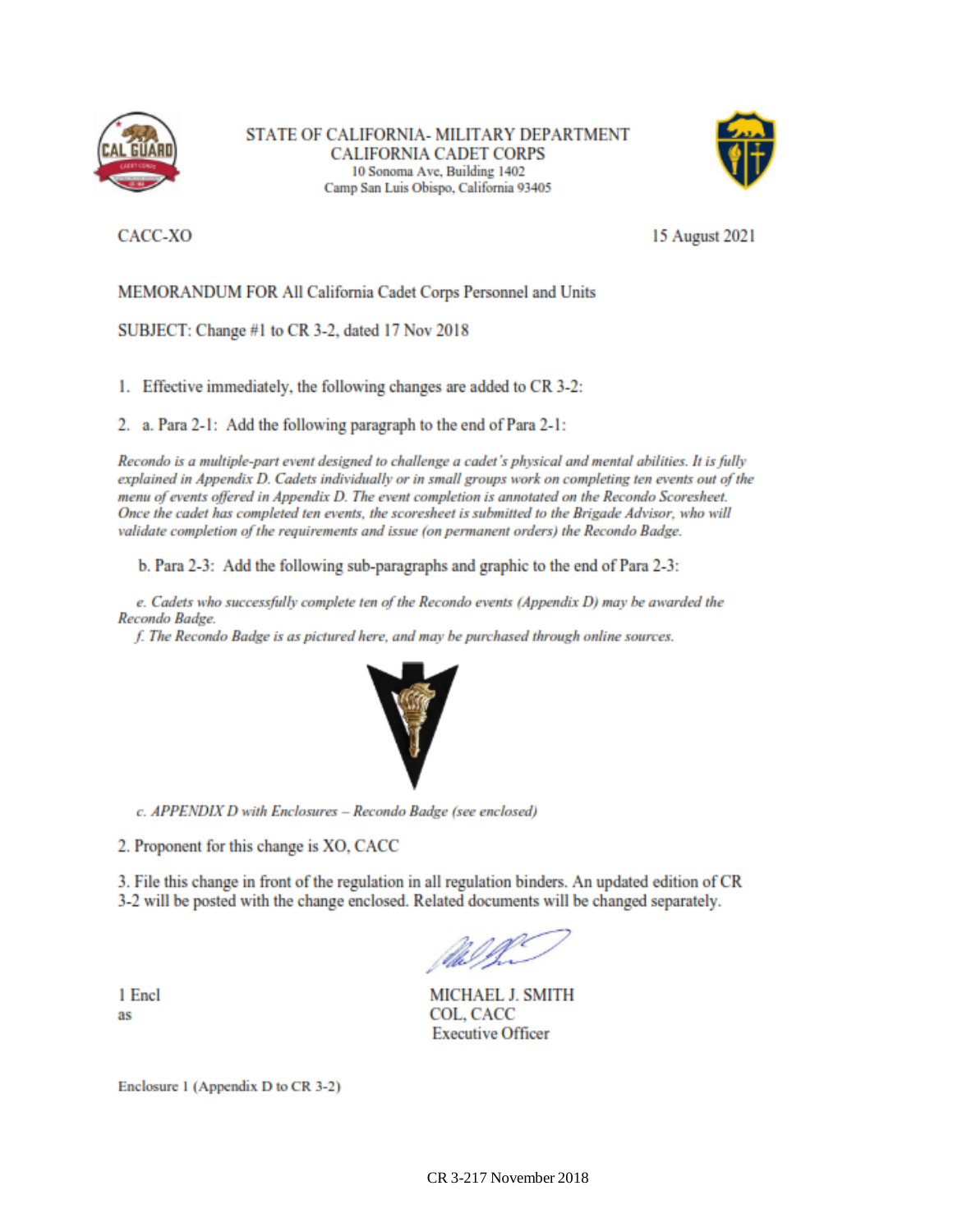**State of California – Military Department Joint Force Headquarters Headquarters, California Cadet Corps Sacramento, California**

#### **Cadet Regulation 3-2 (w/Change 1 – 15 AUG 21) Effective 17 November 2018**

#### **FIELD TRAINING**

DAVID S. BALDWIN *Major General The Adjutant General*

Official:



*Colonel, CACC Executive Officer* **History.** This is a consolidation of published

regulations, combining the previous CR 3-5 (Survival), CR 3-6 (Bivouacs), & CR 3-7 (Mountaineering).

**Summary.** This regulation describes the training program for bivouacs, Mountain Search and Rescue, and survival training to be conducted by brigades, regiments, and units of the California Cadet Corps (CACC).

**Applicability.** This regulation applies to all schools currently maintaining membership in the CACC.

**Proponent and exception authority.** The proponent of this regulation is the Executive Officer, CACC. The proponent has the authority to approve exceptions or waivers to this regulation that are consistent with controlling law and regulations. The proponent may delegate this

approval authority, in writing, to a field-grade headquarters staff officer or State Projects Officer. Activities or units may request a waiver to this regulation by providing full justification that includes a full analysis of the expected benefits. All waiver requests will be endorsed by the senior commandant officer of the requesting activity or unit and forwarded through their higher headquarters to the policy proponent.

**Supplementation.** Supplementation of this regulation and establishment of command and local forms are prohibited without prior approval, in writing, from the Executive Officer, California Cadet Corps. Send a draft copy of each supplement to – Youth Programs, California Cadet Corps, ATTN: Executive Officer, 10 Sonoma Avenue, San Luis Obispo, CA Building 1301.

**Suggested improvements.** Users are invited to send comments and suggested improvements in memorandum form directly to the address listed above.

**Distribution.** This publication is available in electronic media only and is intended for all levels of the CACC organization and is authorized for public distribution. Printed copies of this publication may be provided, within budget limitations, at the discretion of the Joint Force Headquarters, California.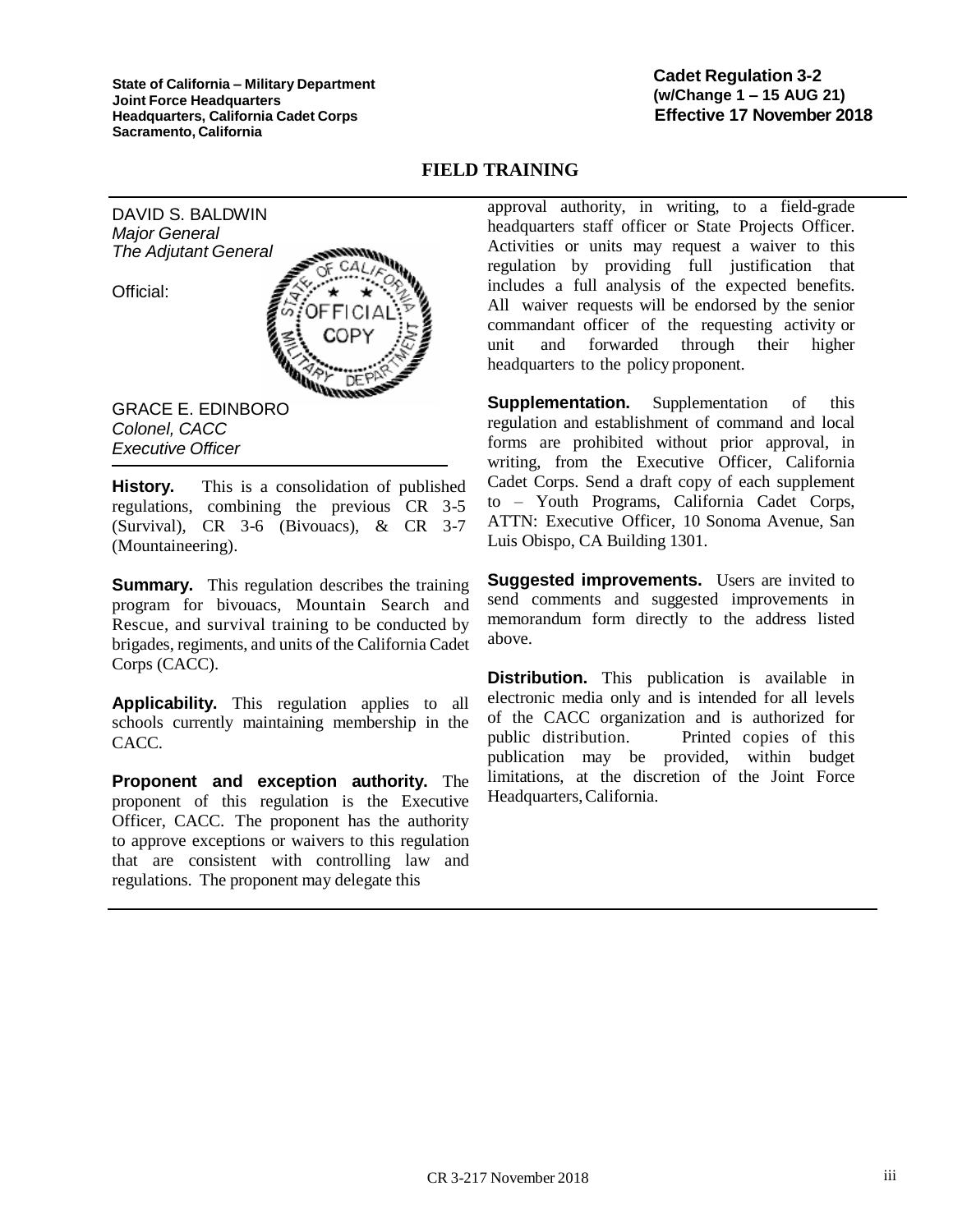**Contents** (Listed by paragraph and page number)

#### **Chapter 1 - General**

- 1-1. Purpose, *page 1*
- 1-2. Responsibilities, *page 1*
- 1-3. Authority, *page 2*
- 1-4. Cadet Safety, *page 2*

#### **Chapter 2 – Bivouacs and Adventure Training**

- 2-1. Purpose, *page 5*
- 2-2. Curriculum, *page 5*
- 2-3. Awards, *page 5*

#### **Chapter 3 - Mountain Search and Rescue**

- 3-1. Purpose, *page 7*
- 3-2. Responsibilities, *page 7*
- 3-3. Authority, *page 7*
- 3-4. Curriculum, *page 9*
- 3-5. Cadet Safety, *page 9*
- 3-6. Awards, *page 10*

#### **Chapter 4 - Survival**

- 4-1. Survival Training Purpose, *page 11*
- 4-2. Responsibilities, *page 11*
- 4-3. Curriculum, *page 11*
- 4-5. Cadet Safety, *page 12*
- 4-6. Awards, *page 12*

#### **Chapter 5 - Cadet Survival Training Curriculum**

- 5-1. Basic Survival Training (Battalion Level), *page 13*
- 5-2. Intermediate Survival Training (Brigade Level), *page 14*
- 5-3. Survival Training Exercise (State Level), *page 15*
- 5-4. Advanced Survival Training (State Level), *page 16*

#### **Chapter 6 - Cadre Training (TBP), page 17**

- 6-1. NCO, Warrant Officer/Officer
- 6-2. Basic Survival Instructor Qualification
- 6-3. Additional Skill Qualification
- 6-4. Civilian Training Qualification
- 6-5. Cadre Safety

Appendix A: Handout – Cadet Standards for Basic Mountain Search and Rescue Requirements, *page 18* Appendix B: Mountaineering Training Skills Checklist, *page 20* Appendix C: Recommended Special Consent Form for Mountain Search and Rescue Activity, *page 22* Appendix D: Recondo Badge, *page 24* Enclosure 1 to Appendix D: Recondo Challenge Squad Drill Scoresheet, *page 27*

Enclosure 2 to Appendix D: Recondo Challenge Scorecard, *page 28*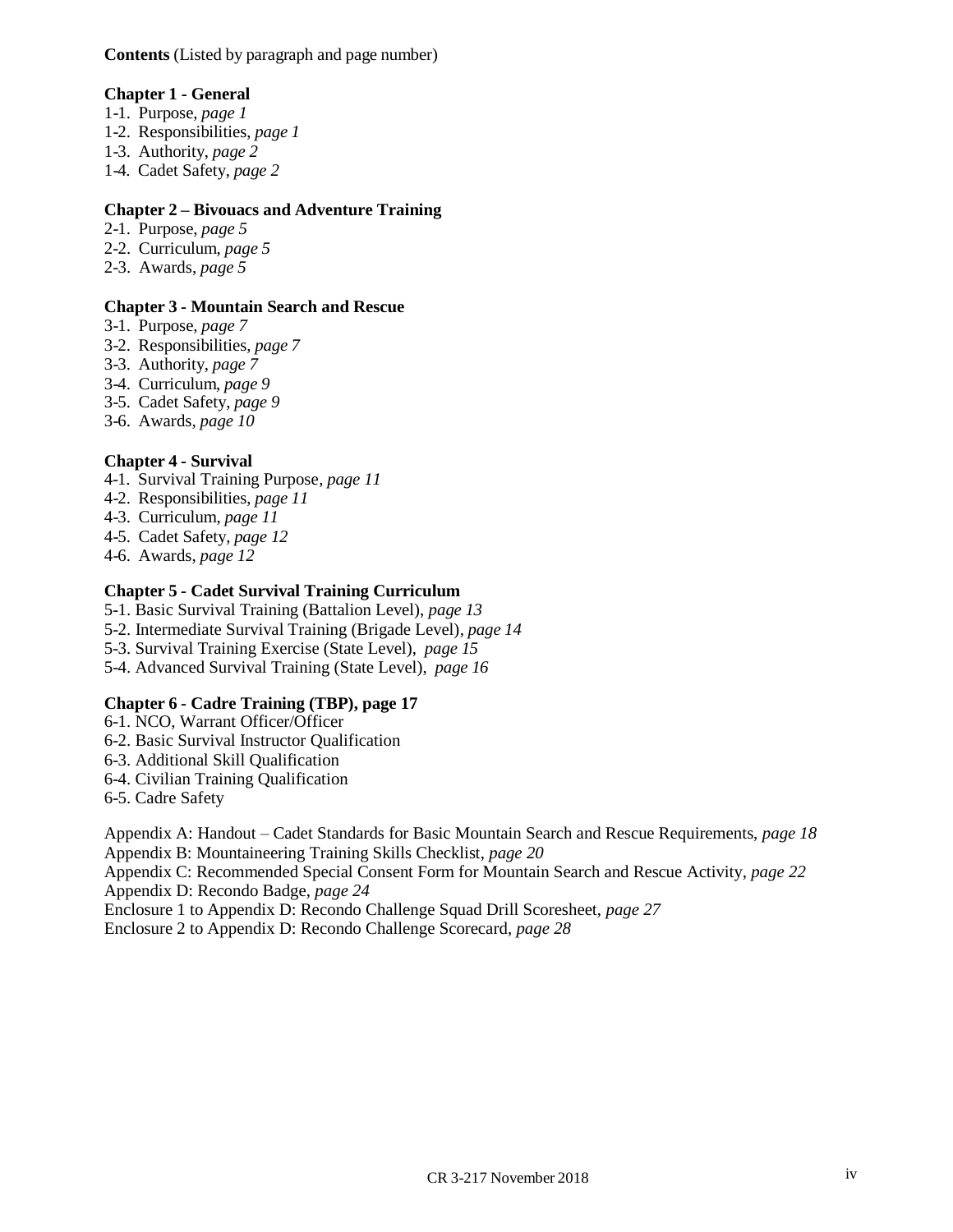#### **CHAPTER 1**

#### **GENERAL**

#### **1-1. Purpose.**

Field training is a dynamic part of the Cadet Corps curriculum. The experience of going to the field and participating in training that is unlike anything most cadets have ever done is motivating, exhilarating, and character building. It gives them a connection to something truly different within the Cadet Corps program, and builds both confidence and interest in pursuing other activities they had never considered before. Schools and brigades should make every effort to bring their cadets on bivouacs. Even a bivouac at the school site is better than no bivouac at all. Commandants should explore their options, including partnering with a local National Guard unit to give Cadets experience in field training. Field training is intended to teach skills not easily taught in normal classroom settings. They also provide field leadership opportunities for cadet leaders during both the planning and execution phases of the training.

#### **1-2. Responsibilities.**

a. Commandants and Brigade Advisors are responsible for ensuring the safety of cadets in attendance at local field training. In addition, Commandants ensure that instruction during field training is of high quality, and whenever practical, delivered by knowledgeable cadets. Further, Commandants and Brigade Advisors work with senior cadet leaders to plan field training and allow cadet leaders the opportunity to experience important responsibilities of command and staff operations, to include:

- 1. Command and Control
- 2. Accountability and Risk Assessment
- 3. Morale activities
- 4. Personnel management
- 5. Formations and foot movement of personnel
- 6. Supply & Logistics management
- 7. Radio Communications
- 8. Public relations
- 9. Lesson planning
- 10. Supervision of cadet instruction
- 11. Development of Training Schedules and Operations Orders/Plans

#### b. Field training consists of (but is not limited to):

- 1. Bivouacs
- 2. Mountain Search and Rescue
- 3. Survival Training
- 4. Challenge Activities:
	- (a) Alpine Tower
	- (b) Climbing Wall
	- (c) High Ropes Course
	- (d) Leadership Reaction Course
	- (e) Obstacle Course

c. Cadet Commanders are responsible for developing mission statements for bivouacs, establishing goals that support that mission, and developing measurable objectives and assessment systems to determine the extent to which the cadet commander's mission has been successfully achieved. Refer to CR 3-14 for more guidance on this process.

d. Cadet staff members are responsible for developing an operations order (see CR 3-14) in response to the cadet commander's stated mission and implementing that plan with support from subordinate cadets. In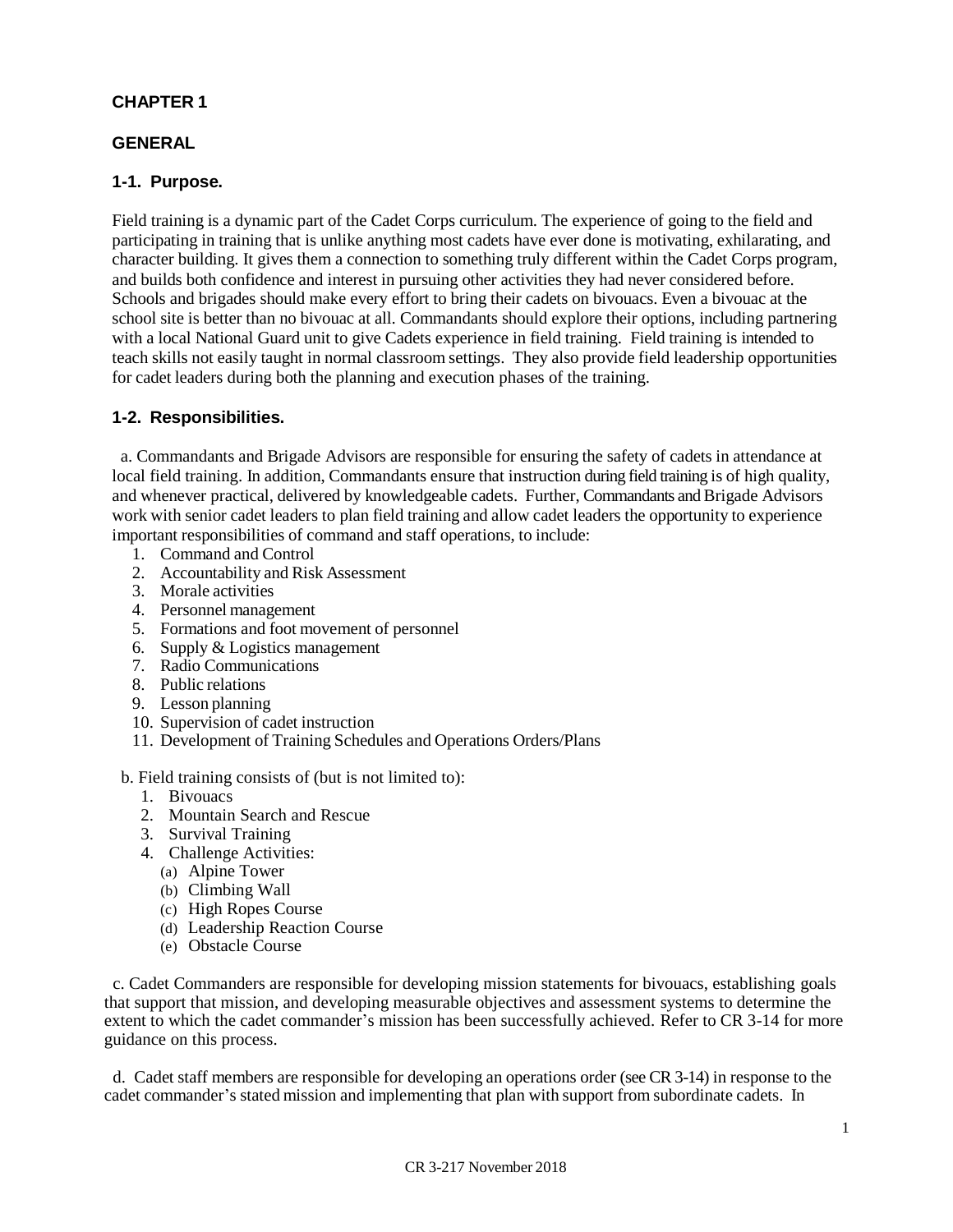addition, cadet staff members assist the Cadet Commander in evaluating the success or failure of the stated mission, goals, and objectives.

## **1-3. Authority.**

Section 516.1 of the California Military and Veterans Code authorizes the California Cadet Corps (CACC) and its members to conduct encampments for the purpose of training members of the CACC.

## **1-4. Cadet Safety.**

IAW CR 2-1, a risk management worksheet must be completed prior to all field training. The safety of cadets must be of paramount concern to Cadet Commanders, Brigade Advisors, Commandants and adult chaperones during the conduct of all cadet activities. All elements of CR 2-1, including cadet protection policies, must be reviewed and complied with when planning and executing field training.

a. **Emergency Medical Services Contact Information.** The senior commandant at each field training event should have on hand the contact numbers, location, and driving directions to Emergency Medical Service providers closest to the bivouac site. This includes the location of the nearest trauma center.

b. **Medical Personnel.** A qualified medical service provider must accompany cadets on field training. This individual must, at minimum, maintain first aid and CPR certification from a nationally recognized agency such as the American Heart Association or American Red Cross. As the numbers of cadets in attendance at a bivouac increase, the need for increasingly advanced levels of medical services also increase. As a general rule, field training with between 100-250 cadets in attendance should have an individual with the skillset equivalent to an Emergency Medical Technician (EMT-1) or military Field Medic in attendance throughout the encampment. Events with between 250-600 cadets should have a Paramedic (EMT-P) or similarly skilled individual in attendance throughout the event. Events with greater than 600 cadets should have two or more Paramedic-level health care providers in attendance throughout the event. The number of participants in an event is not the only consideration for the level of medical care that is necessary. The type of training and risk analysis must be used to assess requirements. A qualified Cadet Medic may be sufficient for Land Navigation training, but you should have an adult medic (EMT or higher) present if the training involves rappelling, rock climbing, or weapons firing. Often the facilities you use will set a minimum standard for medical provider to be present during training.

c. **Medical Equipment.** Adequate first aid supplies and basic life support equipment must be on hand at all cadet field training.

d. **Medical Histories.** Cadets in attendance at field training should have on file with the commandant a current medical history form (CACC Form 203) to be used by medical personnel in the event of an injury or illness requiring medical treatment beyond first aid (see CR 2-1).

e. **Emergency Medical Transport.** The senior commandant at field training events must ensure that there is an adequate plan to transport injured cadets from the field site to medical facilities. This plan must address access of vehicles to remote areas, if applicable.

f. **Communications.** Two forms of communication must be available at all field training activities. Those forms of communication must be capable of summoning emergency assistance. Examples include cell phone and radio, or two separate cell phones from two different carriers whose cell coverage/ service availability has been confirmed prior to the event.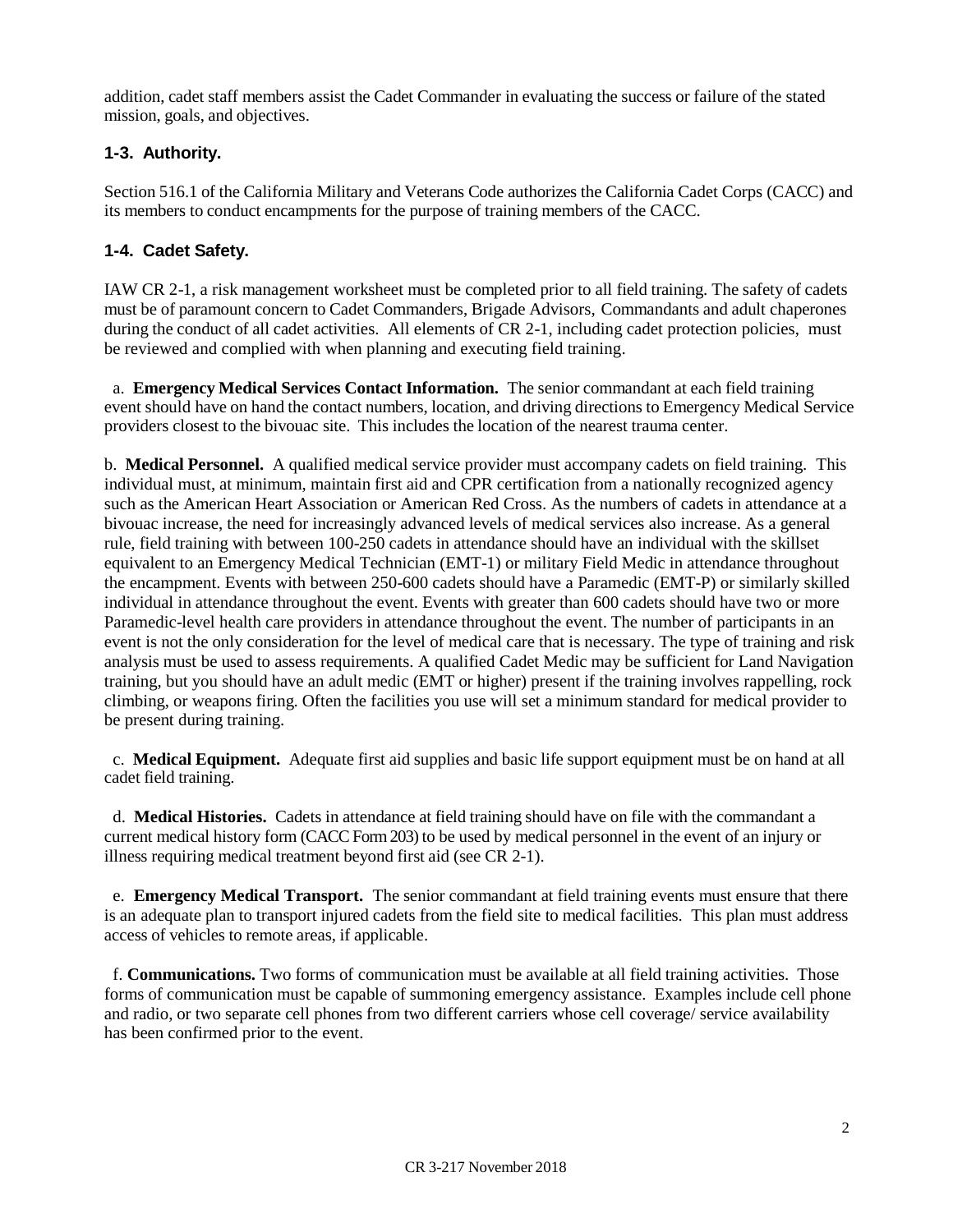g. **Supervision.** Individual school district regulations will dictate the ratio of required adults to cadets at overnight events; however, in no case shall a ratio greater than 20 cadets per adult be permitted at any overnight bivouac. Adequate distribution of chaperones to reflect the gender ratio must also be considered.

h. **Separation by Gender.** Senior commandants will ensure adequate separation of cadets into genderspecific camping areas and will ensure that cadets are properly briefed on policies prohibiting inappropriate contact with individuals of the opposite gender.

i. **Nighttime supervision.** It is critical at overnight events, especially in the field, that adequate adult supervision be provided during nighttime hours to ensure that fraternization and horseplay do not occur. This includes the need for adults to be vigilant about supervising cadet guard duty, if guard duty is conducted.

j. **Adult sleeping arrangements.** Adults must be situated in such a position as to properly supervise cadets during overnight events. Adults should in no case sleep in areas alone with a single cadet of either gender.

k. **The Rule of Three.** Cadets must be instructed to travel to/from the campsite with at least two other cadets and to do so only with the explicit knowledge and permission of the unit commandant. Two cadets of opposite gender will not be alone in a building/room/tent/enclosed space.

l. **Personal Hygiene.** Adequate facilities for hand washing and restroom use shall be made available to all participants in the field. Care must be taken to ensure adequate time for personal hygiene before and after meals.

m. **Risk Assessment and Hazard Mitigation.** Cadet Commanders and their staffs, in consultation with their respective Brigade Advisor or Commandant will conduct a risk assessment for each field training event. CR 2-1 (Risk Management) provides an excellent guide for this important safety precaution. The senior commandant in attendance at the event will conduct a check of the area to mitigate such hazards as:

- 1. Insects (bees, wasps, hornets) and snakes and similar animals
- 2. Wild animals
- 3. Unsafe terrain
- 4. Vehicle traffic
- 5. Dead tree limbs
- 6. Electrical wires
- 7. Glass and sharp objects
- 8. Flooding
- 9. Winds
- 10. Poison ivy and other poisonous plants
- 11. Camp fires
- 12. Forest fires
- 13. Unsafe tent placement (e.g. near power poles or under branches that are precarious)
- 14. Safe storage and use of propane
- 15. Safe latrine placement
- 16. Safe locations to prepare and store food
- 17. Locations to perform personal hygiene

n. **Evacuation Plan.** The senior commandant will ensure that an adequate evacuation plan is in place to safely get all cadets and adults out of the field into a safe zone within a reasonable amount of time. Considerations for the evacuation plan include:

- 1. Transportation of cadets and equipment.
- 2. Communication with parents.
- 3. Pick up of cadets by parents.
- 4. Emergency food, water, and shelter.
- 5. Protection from fire, flood, and other natural disaster.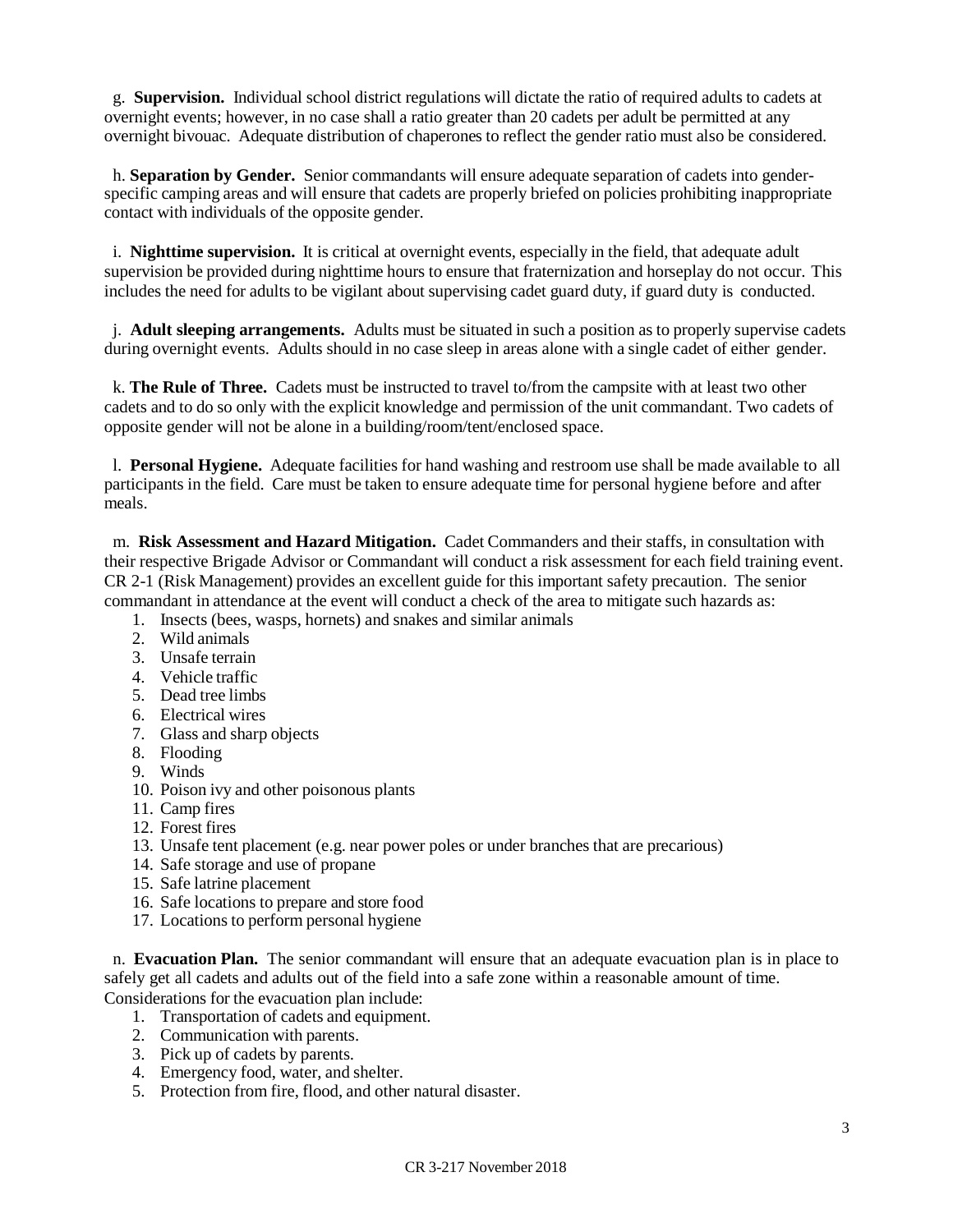o. **Training risks.** The senior commandant shall review all risk assessments and training plans to ensure risks are mitigated or eliminated to the maximum extent feasible with Cadet Corps objectives and IAW CR 2-1.

p. **Weather extremes.** Adequate protection from weather extremes should be planned in advance of the field training event. This includes consideration of bringing items such as sunscreen, lip balm, hats, ponchos, warm clothing, canteens or other water sources, blankets, sleeping bags, and tents.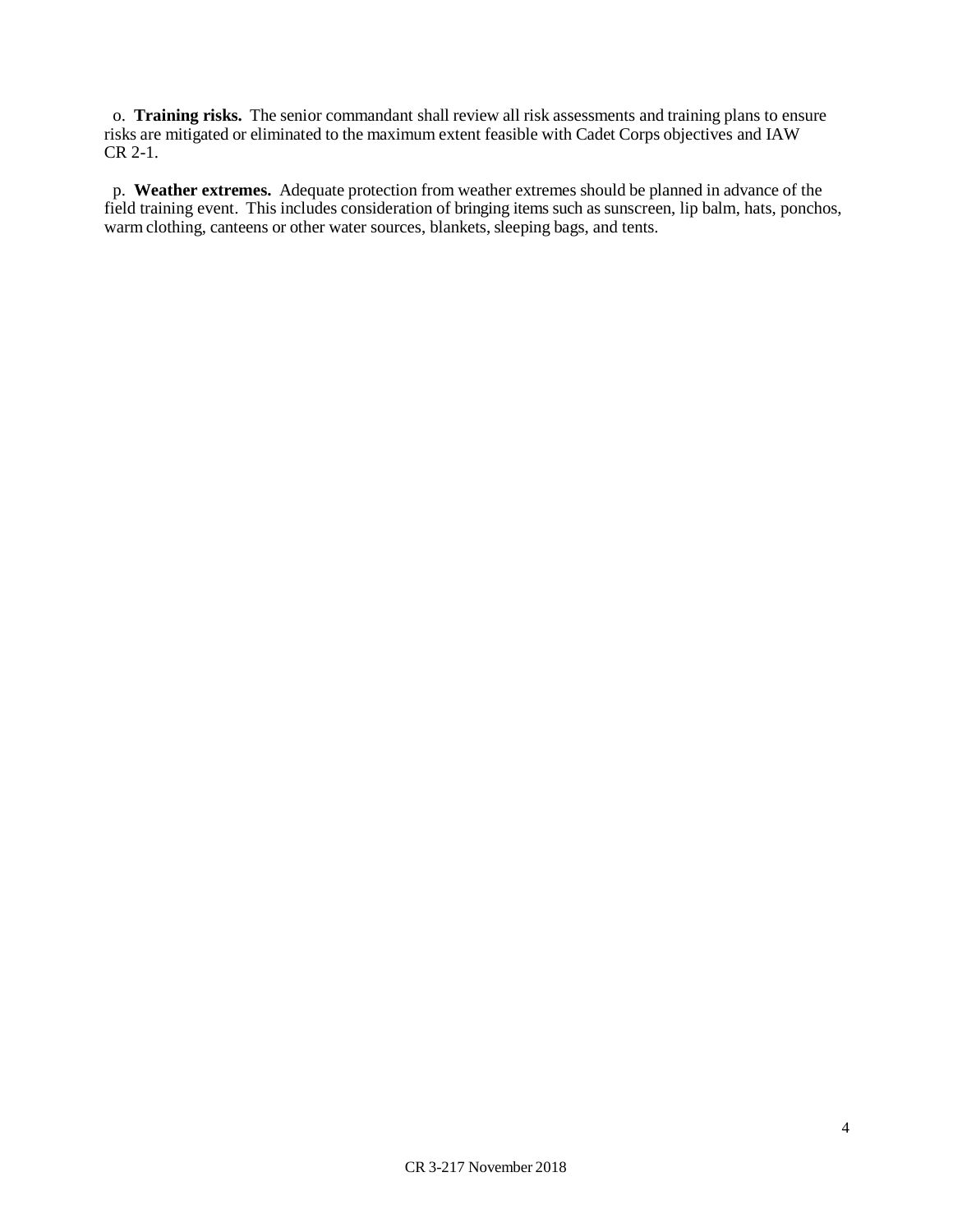## **CHAPTER 2**

## **BIVOUACS and ADVENTURE TRAINING**

#### **2-1. Purpose.**

Bivouacs are defined as cadet encampments lasting not less than 30 hours in duration. They are intended to teach skills not easily taught in normal classroom settings. They also provide field leadership opportunities for cadet leaders. See Chapter 1 for responsibilities, authority, and safety.

Adventure training as a general category is training in a field environment that challenges cadets both to learn new skills and to stretch their personal capabilities. A unit may conduct adventure training during a bivouac, but staying in the field is not a requirement for adventure training, and units are encouraged to participate in this type of training as much as possible, even at school.

(Ch 1) Recondo is a multiple-part event designed to challenge a cadet's physical and mental abilities. It is fully explained in Appendix D. Cadets individually or in small groups work on completing ten events out of the menu of events offered in Appendix D. The event completion is annotated on the Recondo Scoresheet. Once the cadet has completed ten events, the scoresheet is submitted to the Brigade Advisor, who will validate completion of the requirements and issue (on permanent orders) the Recondo Badge.

## **2-2. Curriculum.**

Cadet Commanders, in consultation with their respective Brigade Advisor or Commandant, will establish curricular objectives for each bivouac. Cadet Instructors develop lesson plans to achieve those curricular objectives. The CACC Standards and Objectives outlined in CR 3, Cadet Corps Training, will be used as the basis for selecting curricular objectives. Performance assessments should be used to measure the extent to which cadets have mastered the desired objectives. Bivouacs are more than just conducting training in a field environment – they should focus the training on field skills. Spending the night in a tent and a day practicing drill and ceremonies or how to wear the uniform does not meet the intent of a bivouac. Topics for bivouac curriculum can include any adventure training, but often include:

- 1. Map reading
- 2. Compass use
- 3. Orienteering
- 4. First Aid
- 5. Cardiopulmonary Resuscitation (CPR)
- 6. Marksmanship
- 7. Hunter safety
- 8. Disaster preparedness
- 9. Mountaineering
- 10. Leadership Reaction Courses
- 11. Survival
- 12. Guard duty
- 13. Field hygiene and sanitation
- 14. Team building

5 Adventure training outside of a bivouac usually focuses on one or two events during a day's training, without staying overnight in the field. Cadets may stay in barracks on a military installation, 'camp out' in a classroom at their school, or commute to the school or training area for a single day of training. Conducting adventure training may prepare cadets with the proper skills to conduct a bivouac or survival training, and may take place over a series of days or weekends without the focus of living in the field. Schools that have access to military bases where training areas or facilities are available should make every effort to introduce their cadets to obstacle courses, land navigation courses, marksmanship training, etc.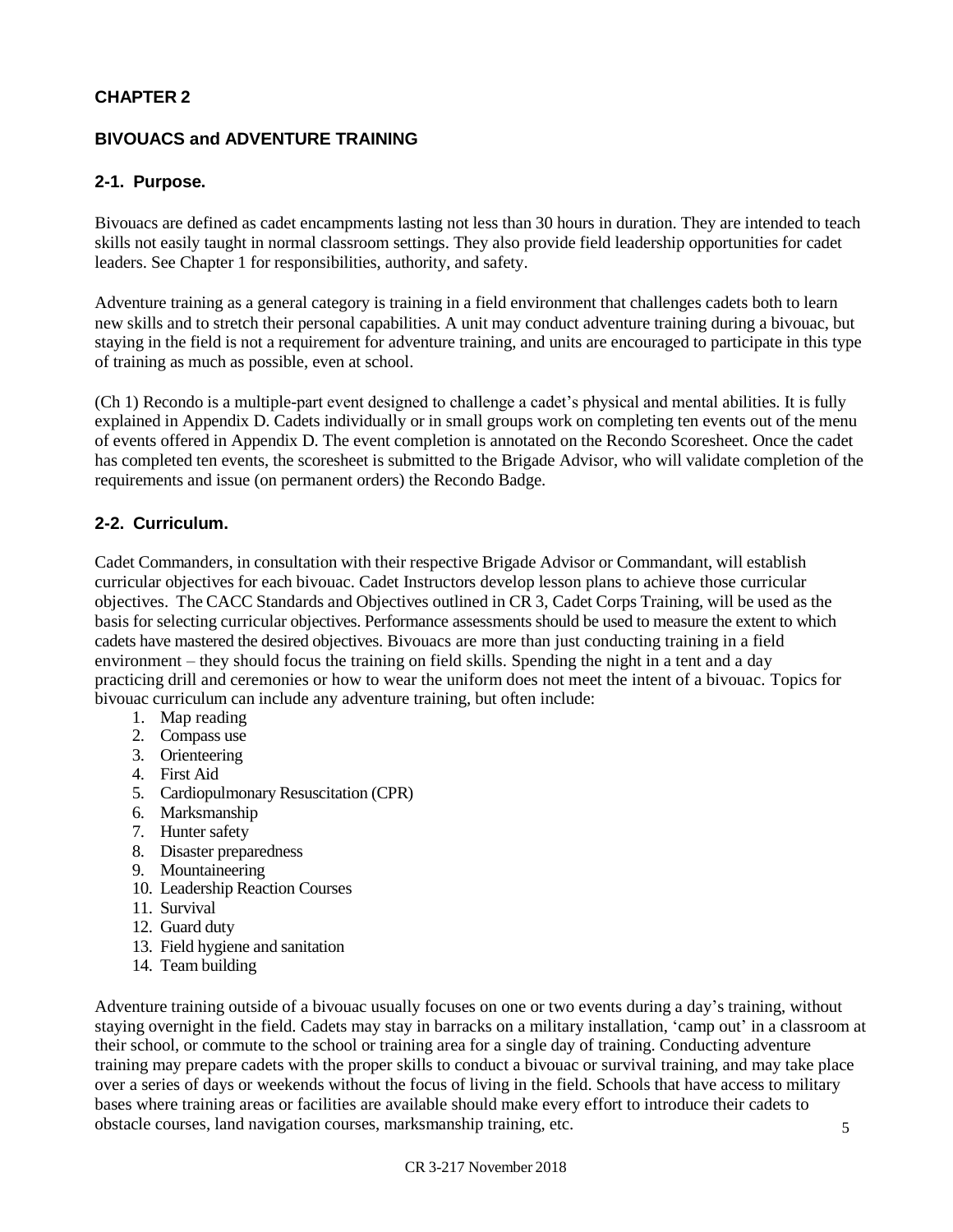## **2-3. Awards.**

a. Cadets in attendance at bivouacs may be awarded the Bivouac Ribbon IAW CR 1-1.

b. Cadets who are selected as members of an honor unit at a brigade level bivouac may be awarded the Brigade Event Honor Unit Ribbon IAW CR 1-1.

c. Cadets who participate as members of a Brigade Headquarters Company during a bivouac may be awarded the HHC Ribbon IAW CR 1-1, OR, Cadets who serve as members of the Brigade Cadre as defined in CR 1-1 may be awarded the Brigade Cadre Ribbon for service during a bivouac.

d. Cadets who successfully complete coursework in compliance with CR 1-1 may be awarded the following ribbons if the bivouac curricula comply with the requirements of that regulation:

- 1) Disaster Preparedness Recognition Ribbon
- 2) Hunter Safety Certification Ribbon
- 3) First Aid Certification Ribbon
- 4) Orienteering Training Ribbon
- 5) Mountaineering Training Ribbon
- 6) Survival Training Ribbon

 e. (Ch 1) Cadets who successfully complete ten of the Recondo events (Appendix D) may be awarded the Recondo Badge.

f. (Ch 1) The Recondo Badge is as pictured here, and may be purchased through online sources.

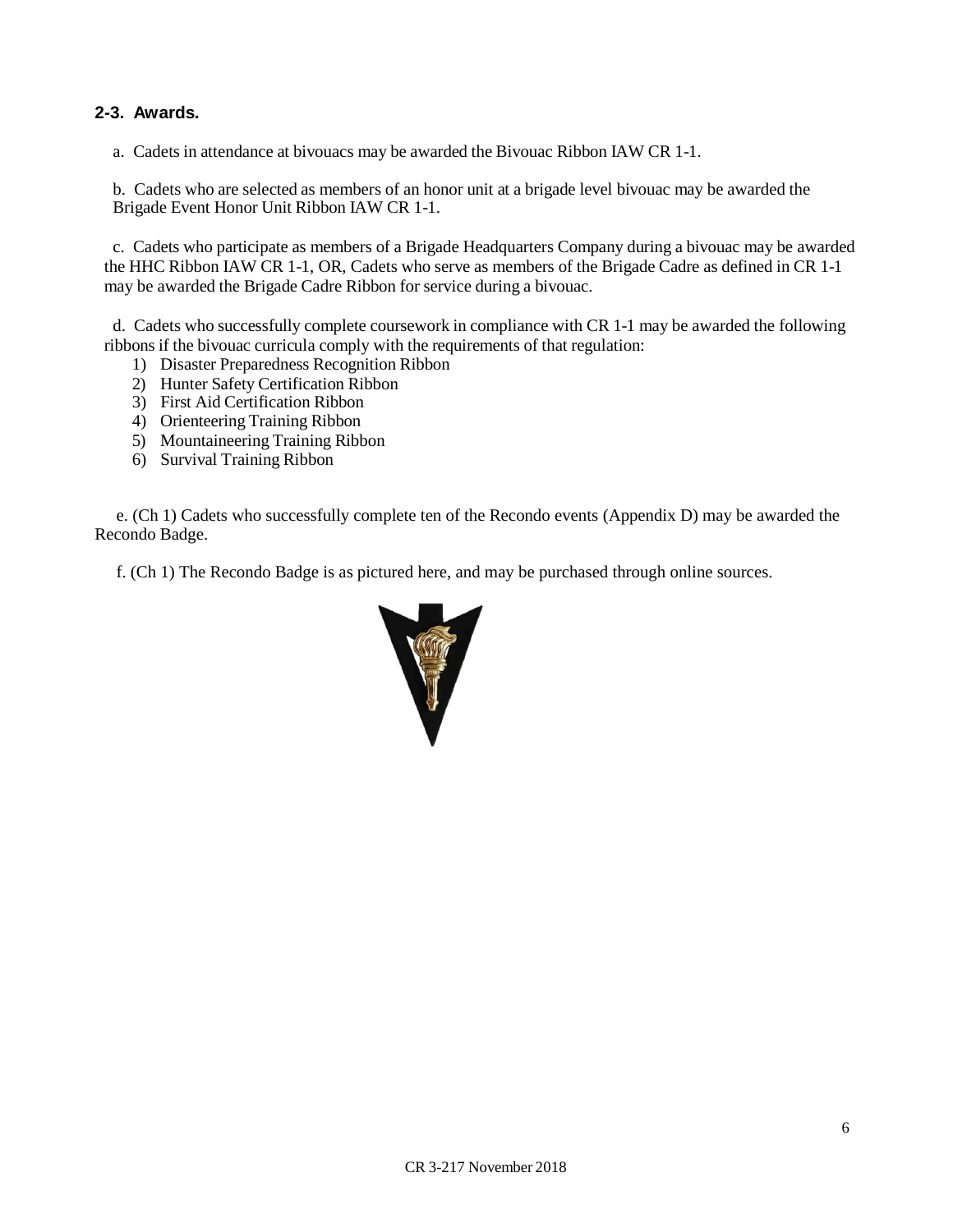#### **CHAPTER 3 MOUNTAIN SEARCH AND RESCUE TRAINING**

#### **3-1. Purpose.**

For the purpose of this regulation, mountain search and rescue is defined as "the ability to ascend and descend natural and man-made surfaces, and to apply those techniques in search and rescue applications. "This chapter outlines the minimum curriculum requirements for mountain search and rescue training which results in the award of the Cadet Corps mountaineering training ribbon and the Cadet Mountaineering Badge, and provides policies for conducting field Mountain Search & Rescue bivouacs or other experiences. The curriculum for Mountain Search & Rescue instruction will have two levels: basic and advanced.

#### **3-2. Responsibilities.**

Commandant personnel who elect to conduct Mountain Search and Rescue training are expected to:

a. Ensure that all Mountain Search & Rescue instruction is conducted by competent adult personnel with formal training in Mountain Search & Rescue skills and instruction. Instructors should have formal training by the American Mountain Guide Association (AMGA) [\(http://www.amga.com\)](http://www.amga.com/), Am[e](http://alpineinstitute.com/)rican Alpine Institute [\(http://alpineinstitute.com](http://alpineinstitute.com/)), National Association for Search and Rescue (NASAR) [\(http://nasar.org\)](http://nasar.org/), or similar mountaineering training by the US military.

- b. Ensure that all equipment used in Mountain Search and Rescue instruction and exercises is safe.
- c. Ensure that Mountain Search and Rescue exercises employ the highest level of safety measures.

d. Ensure that each site selected for Mountain Search & Rescue training is the subject of a rigorous risk assessment in accordance with CR 2-1 (Safety, Risk Management, Environmental, and Cadet Protection) to limit inherent hazards to the maximum extent consistent with Operational Risk Management (ORM) guidelines.

e. Once cadets are fully trained and in receipt of the Mountaineering Badge, commandants are encouraged to use them as assistant instructors in Mountain Search and Rescue training, within the limits of their knowledge and capabilities, and under supervision of a qualified instructor. Capabilities are assumed to dwindle if the individual doesn't practice the skills. If the cadet's training is more than 18 months old, the instructor should conduct refresher training/testing to ensure the AI is proficient in the skills needed before assisting others with the curriculum.

**3-3. Basic Curriculum.** The basic curriculum consists of no less than 16 hours of instruction. The basic mountaineer should have the fundamental travel and rappelling skills necessary to move safely and efficiently in mountainous terrain. These cadets should be comfortable functioning in this environment and, under the supervision of qualified mountain leaders, can assist in the rigging and use of basic rope installations. On technically difficult terrain, the basic mountaineer should be capable of performing duties as the "rappeller" or "belayer" on a rappelling team, and should be well trained in using basic rope systems. Appendices A and B contain a skills sheet and checklist cadets can use. Basic instruction will require cadets to master the following objectives prior to award of the basic mountaineering ribbon. Each cadet must:

a. Know first aid for injuries or illnesses that may occur during climbing activities, including hypothermia, blisters, sprains, snakebite, abrasions, fractures, and insect bites or stings.

b. Identify the conditions that must exist before performing CPR on a person. Demonstrate proper technique in performing CPR using a training device.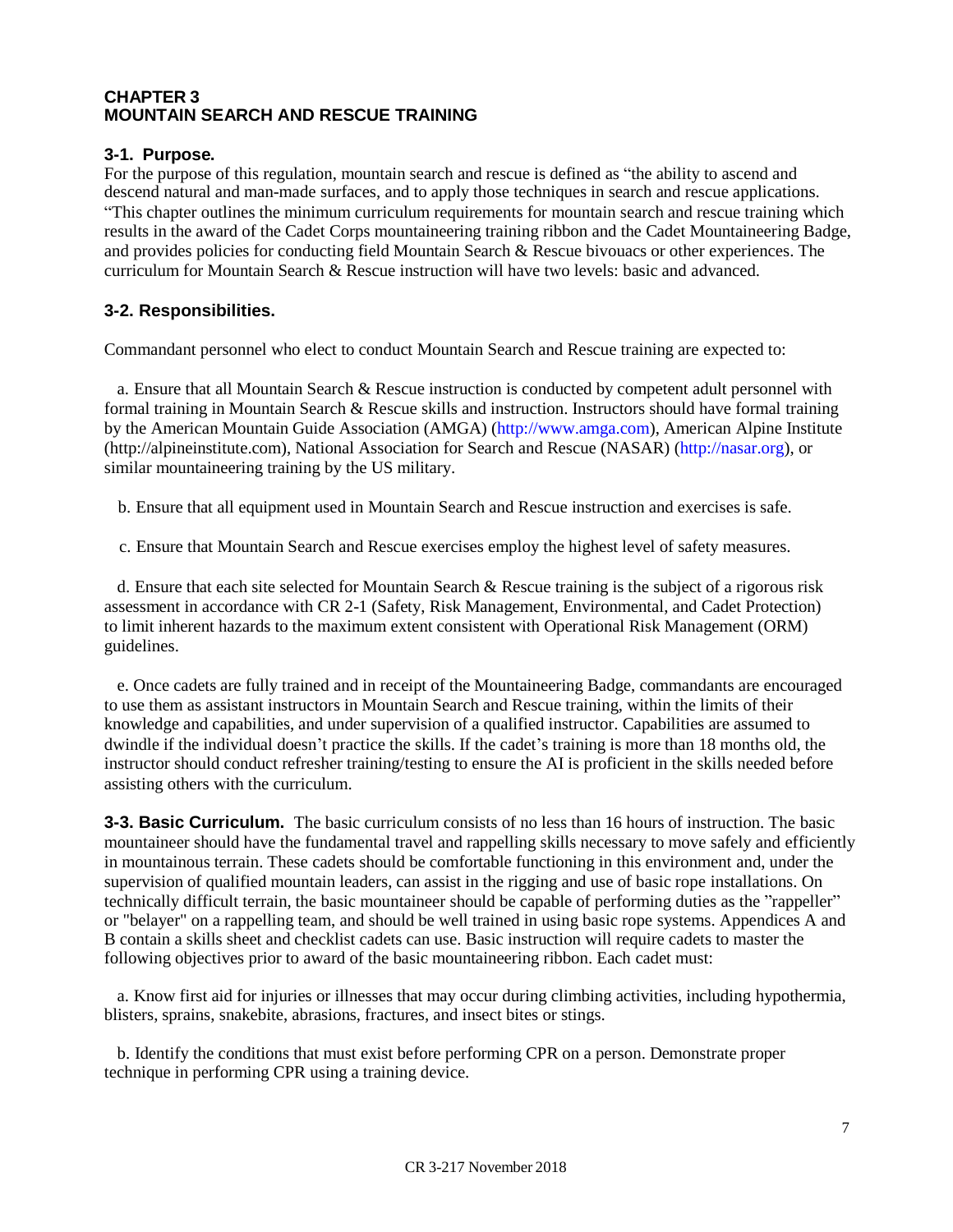c. Present themselves properly dressed for belaying and rappelling (i.e., appropriate clothing, footwear, eye protection, helmet, and gloves).

d. Describe the basic elements of a climbing or rappelling anchor, what constitutes a good anchor, and what can cause an anchor to fail.

e. Evaluate the safety of a particular rappelling area. Consider weather, visibility, the condition of the rappelling surface, and any other environmental hazards.

f. Determine how to summon aid to the climbing area in case of an emergency.

g. Explain the importance of using verbal signals during every climb and rappel, and while bouldering.

h. Demonstrate the verbal signals used by climbers, rappellers, belayers, and boulderers and their spotters.

i. Describe the kind of ropes acceptable for use in climbing and rappelling.

j. Show how to examine equipment for signs of wear or damage.

k. Discuss ways to prevent equipment from being damaged.

l. Explain when and how a rope should be retired.

m. Properly coil a rope.

n. Demonstrate the ability to tie each of the following knots. Give at least one example of how each knot is used in belaying, climbing, or rappelling.

- 1. Figure eight on a bight
- 2. Figure eight follow-through
- 3. Water knot
- 4. Double fisherman<sup>1</sup>s knot (Grapevine knot)
- 5. Clove Hitch
- 6. Bowline
- 7. Artillery Knot
- 8. Square Knot

o. Correctly put on a commercially made climbing harness AND a tied harness.

p. Explain the importance of belaying every rappeller.

q. Belay three different rappellers descending a rock face or climbing wall.

r. Using carabiners and a rappel device, secure climbing harness or tied harness to a rappel rope.

s. Rappel down three different rock faces or three rappel routes on a climbing wall, at least one of which must be an angle of no less than 65 degrees and of a height of 30 feet or greater. Use verbal signals to communicate with a belayer, and demonstrate good rappelling technique.

t. Rappel once in each of the following conditions: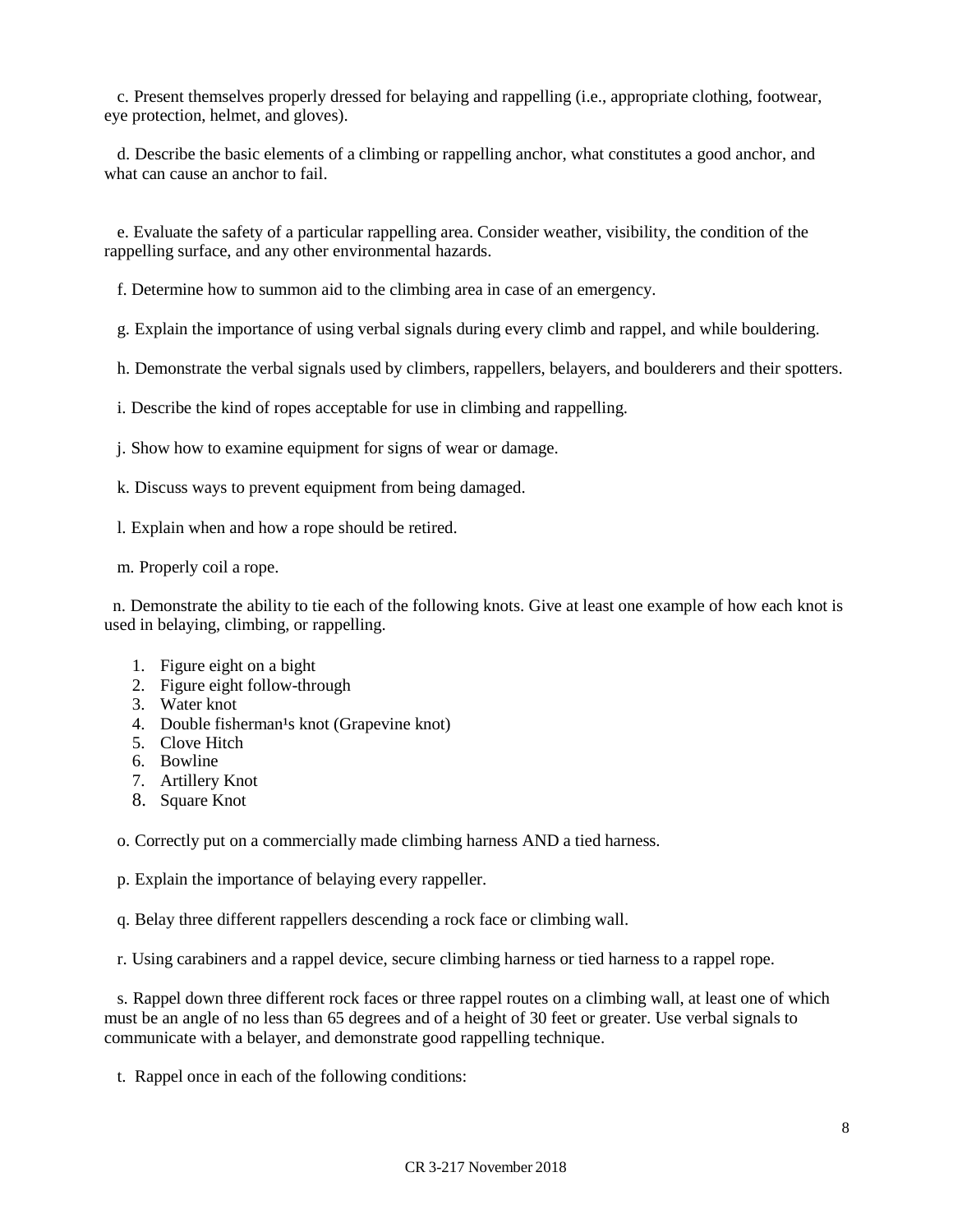- 1. With tied harness (Swiss Seat)
- 2. With commercially-made harness
- 3. In low-light conditions
- 4. With rucksack (minimum 20 lbs.)
- u. Demonstrate ways to store rope, hardware, and other gear used for climbing, rappelling, and belaying.

**3-4. Advanced Curriculum.** The advanced Mountain Search & Rescue curriculum consists of no less than an additional 24 hours of instruction. Advanced mountaineers are responsible for the rigging, inspection, use, and operation of basic rappel and rescue systems. They are trained in additional rope management skills, knot tying, and belay and rappel techniques, as well as using specialized mountain search and rescue equipment. Advanced cadet mountaineers are capable of rigging complex, multipoint anchors, and high-angle raising/lowering systems. In order to qualify for the Advanced Mountaineering accoutrement to the Mountaineering Ribbon, cadets must demonstrate mastery of the following curriculum topics:

- a. Characteristics of the mountain environment (summer and winter)
- b. Mountaineering safety
- c. Use, care, and packing of individual cold weather clothing and equipment.
- d. Care and use of basic Mountain Search & Rescue equipment
- e. Mountain travel and walking techniques
- f. Hazard recognition and route selection
- g. Mountain navigation
- h. Basic medical evacuation
- i. Rope management and knots
- j. Natural anchors and familiarization with artificial anchors
- k. Belay and rappel techniques
- l. Use of fixed ropes (lines)
- m. Rock climbing fundamentals
- n. Rope bridges and lowering systems
- o. First aid for mountain illnesses and injuries
- p. Use specialized Mountain Search & Rescue equipment
- q. Establish fixed ropes with intermediate anchors
- r. Properly secure a victim to a Stokes stretcher for transport
- s. Perform low- and high-angle lowering of a Stokes stretcher with a live "victim"
- t. Perform as Rappel Master for untrained rappellers

#### **3-5. Cadet Safety.**

The safety of cadets must be of paramount concern to Cadet Commanders, Brigade Advisors, Commandants and adult chaperons during the conduct of all cadet activities. In addition to the items listed under paragraph 1-4 (Cadet Safety), Mountain Search and Rescue activities require particular cautions:

a. Adherence to CR 2-1: The risk management worksheet and policies must be adhered to and the S2, HQS, CACC must approve all risk management worksheets.

b. Instructor to Cadet Ratio. Given the special requirements of Mountain Search and Rescue training, a ratio of no greater than one qualified Mountain Search and Rescue instructor per 5 cadets is required at field Mountain Search and Rescue instruction involving ascents and descents.

c. Medical Personnel. A qualified medical service provider must accompany cadets on Mountain Search & Rescue activities. This individual must, at minimum, maintain first aid and CPR certification from a nationally recognized agency such as the American Heart Association or American Red Cross. As the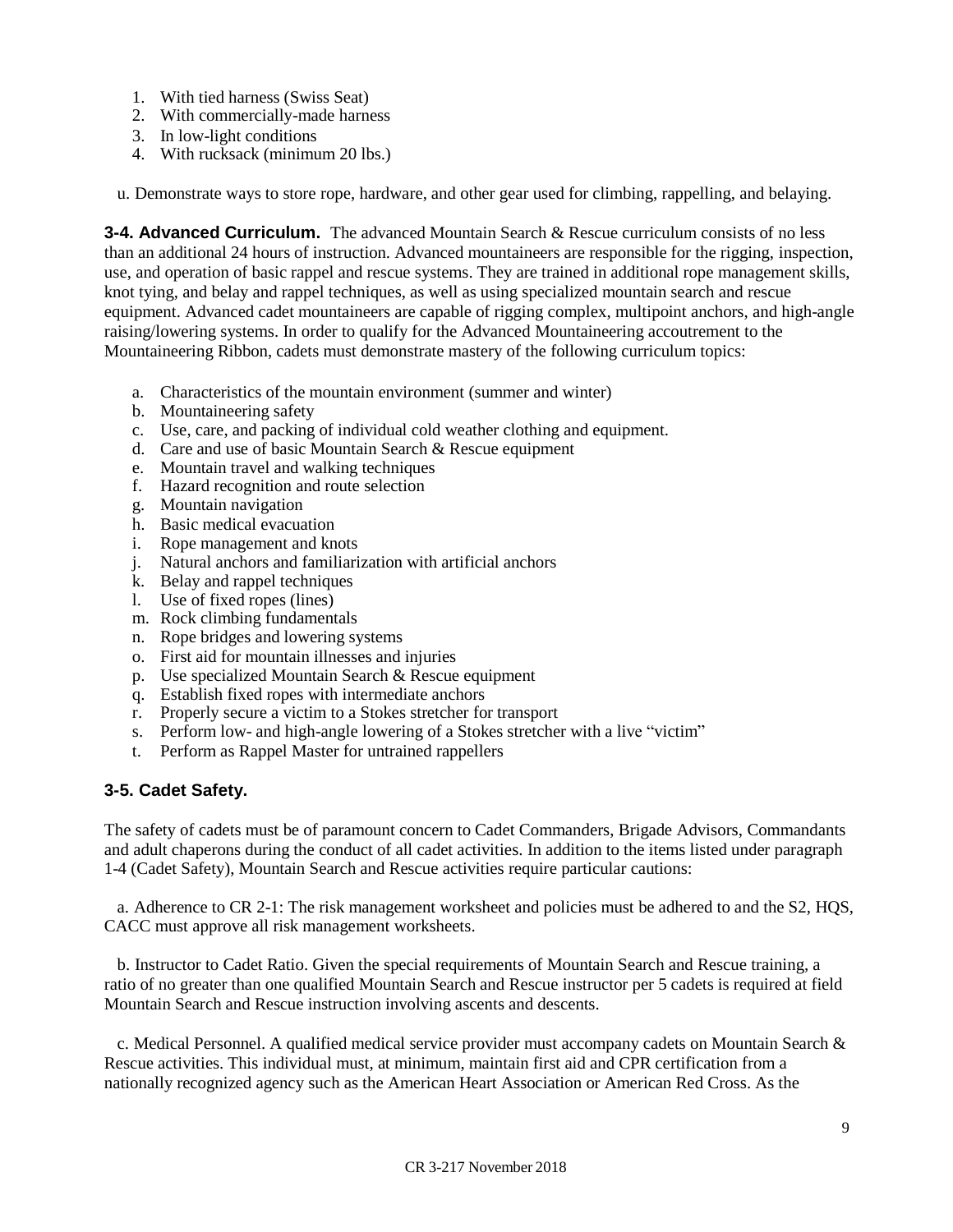numbers of cadets in attendance at a Mountain Search & Rescue event increase and the activities become higher risk, the need for increasingly advanced levels of medical services also increase. As a general rule, Mountain Search & Rescue bivouacs with between 30-60 cadets in attendance should have an individual with the skillset equivalent to an Emergency Medical Technician (EMT-1) or military Field Medic in attendance throughout the encampment. Events with between 80-120 cadets should have a Paramedic (EMT-P) or similarly skilled individual in attendance throughout the event. Mountain Search & Rescue exercises with greater than 120 cadets are not recommended. Due to the nature of Mountain Search & Rescue training, these more conservative standards apply and supersede those in CR 2-1.

d. Consent forms. A form similar to the one in Appendix C, approved by the local school board and school district risk management officials, should be used.

e. Site selection. Sites for Mountain Search and Rescue exercises are selected on the basis of available locations to ascend and descend. Natural climbing faces should be selected based on the level of training to be conducted, skill set of the instructor(s) and cadets, and permission of land owners/operators. Man-made climbing and rappelling sites must be checked for current safety certification by qualified engineering personnel having jurisdiction over the location.

f. Communications. Two forms of communication must be available at all Mountain Search and Rescue activities. Those forms of communication must be capable of summoning emergency assistance. Examples include cell phone and radio, or two separate cell phones from two different carriers whose cell coverage/ service availability has been confirmed prior to the event.

g. Personal Protective Equipment and Equipment inspection. Helmet and gloves are required for each cadet and adult in proximity to the climbing area. Thoroughly inspect all equipment before use.

#### **3-6. Awards.**

a. The Mountaineering Training Ribbon may be awarded to cadets who successfully complete a Mountain Search and Rescue Training program conducted by the State Headquarters or by a Cadet Brigade consisting of no less than 16 hours of total instruction, taught by qualified instructors, which results in cadets being able to successfully ascend and descend an incline of greater than 65 degrees with a height of no less than 30 feet.

b. The Mountaineering Training Ribbon with a bronze letter "E" attachment may be awarded to cadets who successfully complete an advanced Mountain Search and Rescue training program conducted by the State Headquarters or by a Cadet Brigade consisting of no less than 24 hours of total instruction, taught by qualified instructors, which results in cadets being able to successfully ascend and descend an incline of greater than 80 degrees with a height of no less than 100 feet.

c. An appropriate bronze numeral attachment shall be awarded for subsequent awards of the basic Mountaineering Training Ribbon. No additional attachments, including numerals, are authorized for wear with the advanced training award.

d. The Cadet Mountaineering Badge may be awarded to cadets who successfully complete the Cadet Mountain Search and Rescue Course conducted by HQCACC. This badge is issued by the HQCACC. Brigades are not authorized to conduct a Mountain Search and Rescue course where the Mountaineering Badge is awarded.

Appendices A (Handout – Cadet Standards for Basic Mountain Search and Rescue Requirements), B (Standards Checklist for Basic Mountain Search and Rescue), and C (Recommended Special Consent Form for Mountain Search and Rescue Activity) may be found at the end of the regulation.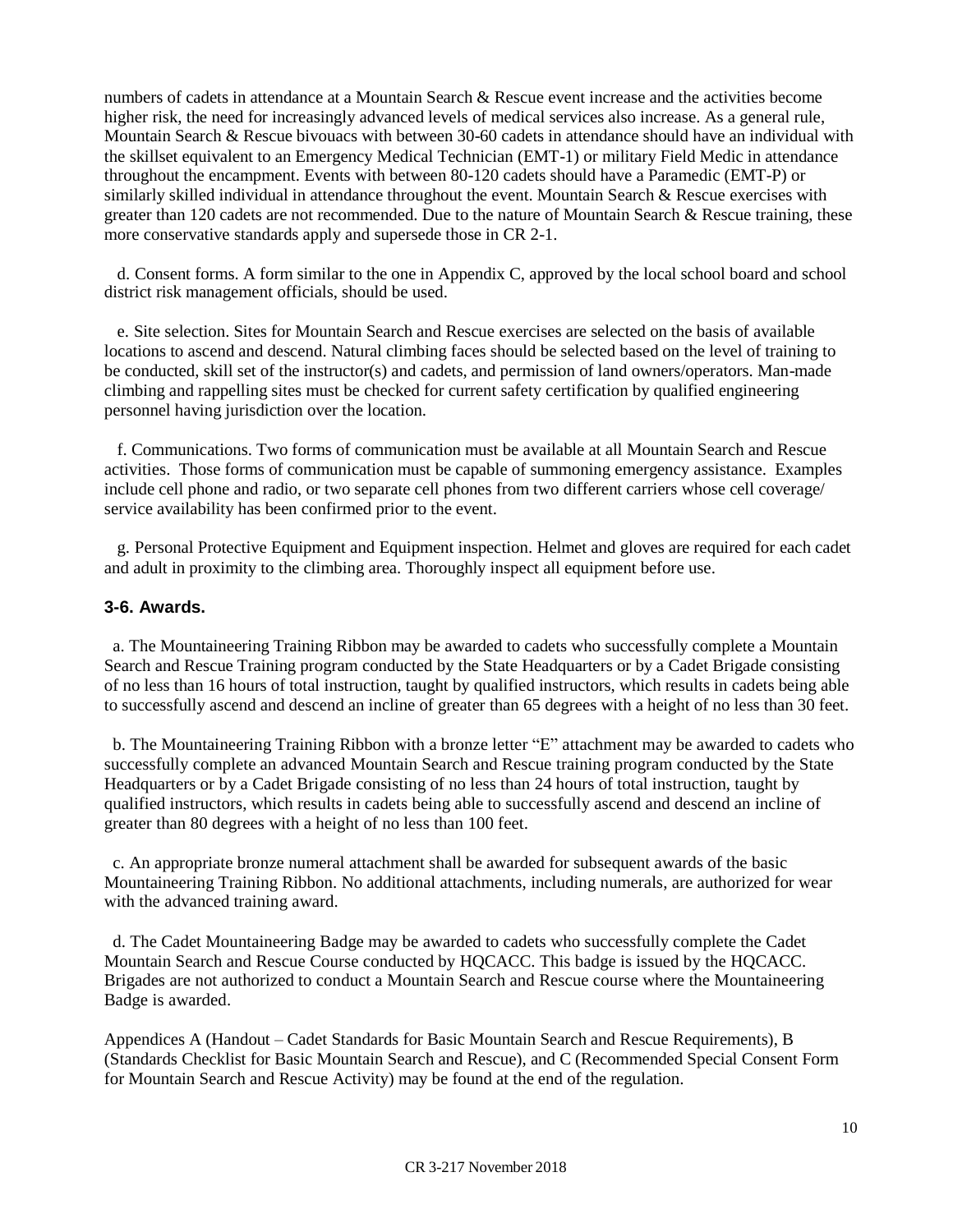## **CHAPTER 3**

#### **SURVIVAL TRAINING**

Survival training in the CACC is foundational to leadership development. It teaches self-reliance, critical thinking, self-confidence, resilience, character development, grit, smart risk-taking, value of preparation, and techniques to deal with stress and failure. It also increases odds of survival in adverse situations, develops an appreciation and respect for the outdoors, and creates strong bonds between those shared participants.

#### **4-2. Responsibilities.**

a. Cadets are responsible for accomplishing all prerequisites prior to established deadlines. Cadets must also prepare intellectually, physically, and emotionally for survival activities. Most importantly, cadets must bring a positive, never-quit attitude.

b. Commandants are responsible for cadet safety and protection. They should provide an annual Basic Survival Training (BST) opportunity for their battalion. They should also support Brigade Survival events. Commandants are authorized to award the Survival Training Ribbon.

c. Brigade Advisors are responsible for cadet safety and protection. They should ensure that annual Intermediate Survival Training (IST) opportunities are offered for cadets in the Brigade that have accomplished a BST. Brigade Advisors are authorized to award the Survival Training Ribbon with bronze star attachment.

d. State HQ Staff are responsible for cadet safety and protection. They should ensure that annual Survival Training Exercises (STX) are offered for high school cadets in the corps that have accomplished an IST. State HQ staff should also offer Advanced Survival Training (AST) opportunities for cadets that have successfully completed an STX. Only State HQ is authorized to award the red beret (with red flash) for the STX and the advanced flash for completion of an AST.

#### **4-3. Curriculum (for specifics, see Chapter 5).**

*a*. Flexible. Becoming an expert at survival is a life-long pursuit. There are 16 climate zones in California, 21 habitat regions, and countless ways someone could find themselves in a survival situation. Due to this complexity, the CACC survival curriculum is designed to be flexible and situationally dependent.

*b*. Progressive: Curriculum should be crawl…walk…run.

- *c*. Experiential: The least effective way to learn survival is in a classroom.
- *d.* Goal Driven: Curriculum should support the purposes outlined in section 4-1.

#### **4-4. Cadet Safety.**

he safety of cadets must be of paramount concern to adult supervisors during the conduct of all cadet activities, but is of heightened significance during field training and exercises. Because of the unique nature of survival experiences, the following checklist items must occur: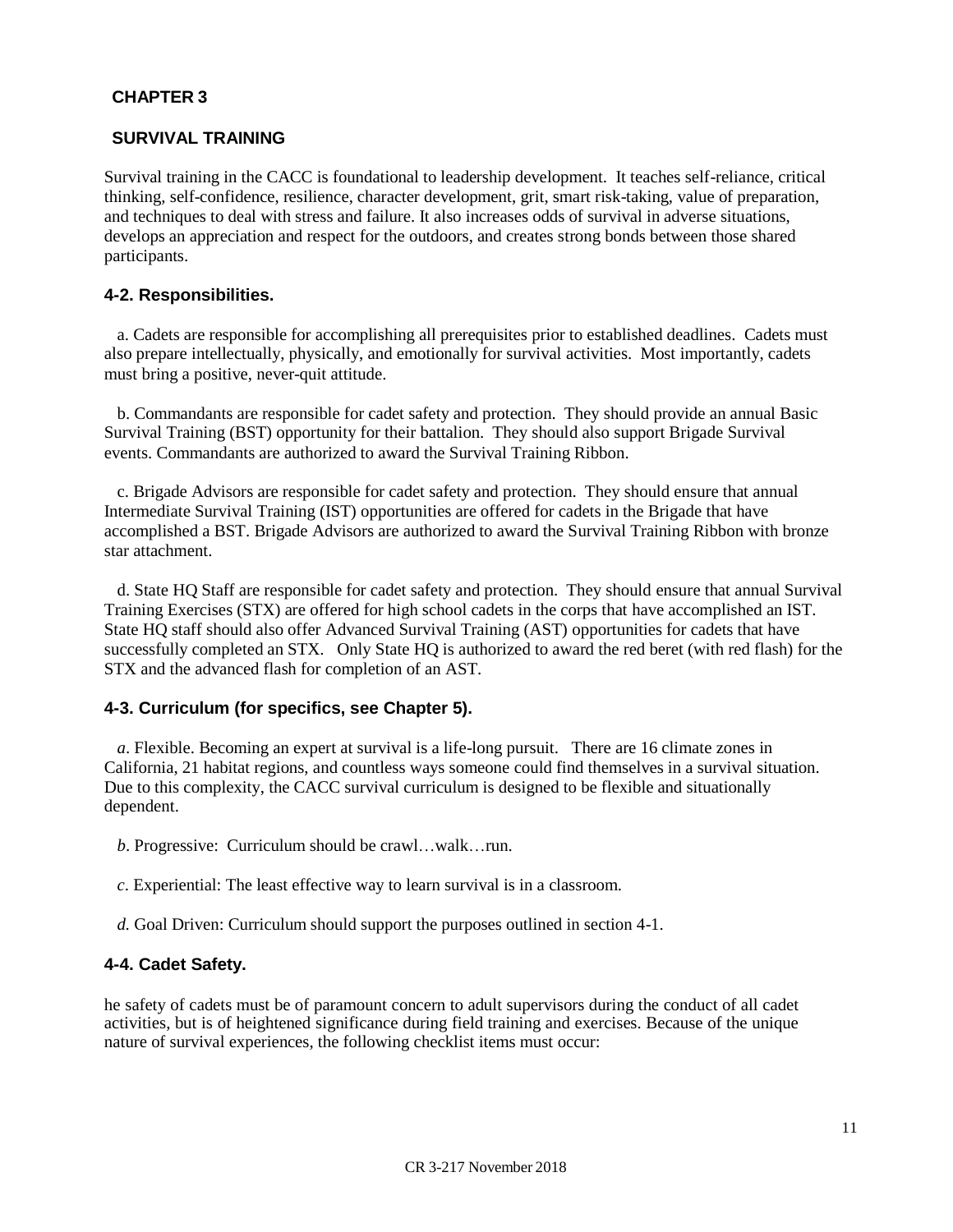Survival Training Safety Checklist (Accomplished prior to event)

a. Conduct a Risk Management Worksheet (CACC Form 21, CR 2-1 Appendix B)

1. BST-Approved by Commandant

2. IST-Approved by Brigade Advisor

3. STX and AST-Approved by XO, CACC and by definition have at least a risk category of "moderate"

#### **4-5. Awards.**

a. For successful completion of the Basic Survival Training (BST) the Commandant is authorized to award the Survival Training Ribbon (3616).

b. For successful completion of the Intermediate Survival Training (IST) the Brigade Advisor is authorized to award the Survival Training ribbon with bronze star device.

c. For completion of the Survival Training Exercise (STX) the HQ Staff is authorized to award the Survival Training ribbon with silver star device and for successful completion the red beret with red flash.

d. For successful completion of Advance Survival Training (AST) the HQ Staff is authorized to award the Survival Training ribbon with gold star device and the red beret with yellow flash.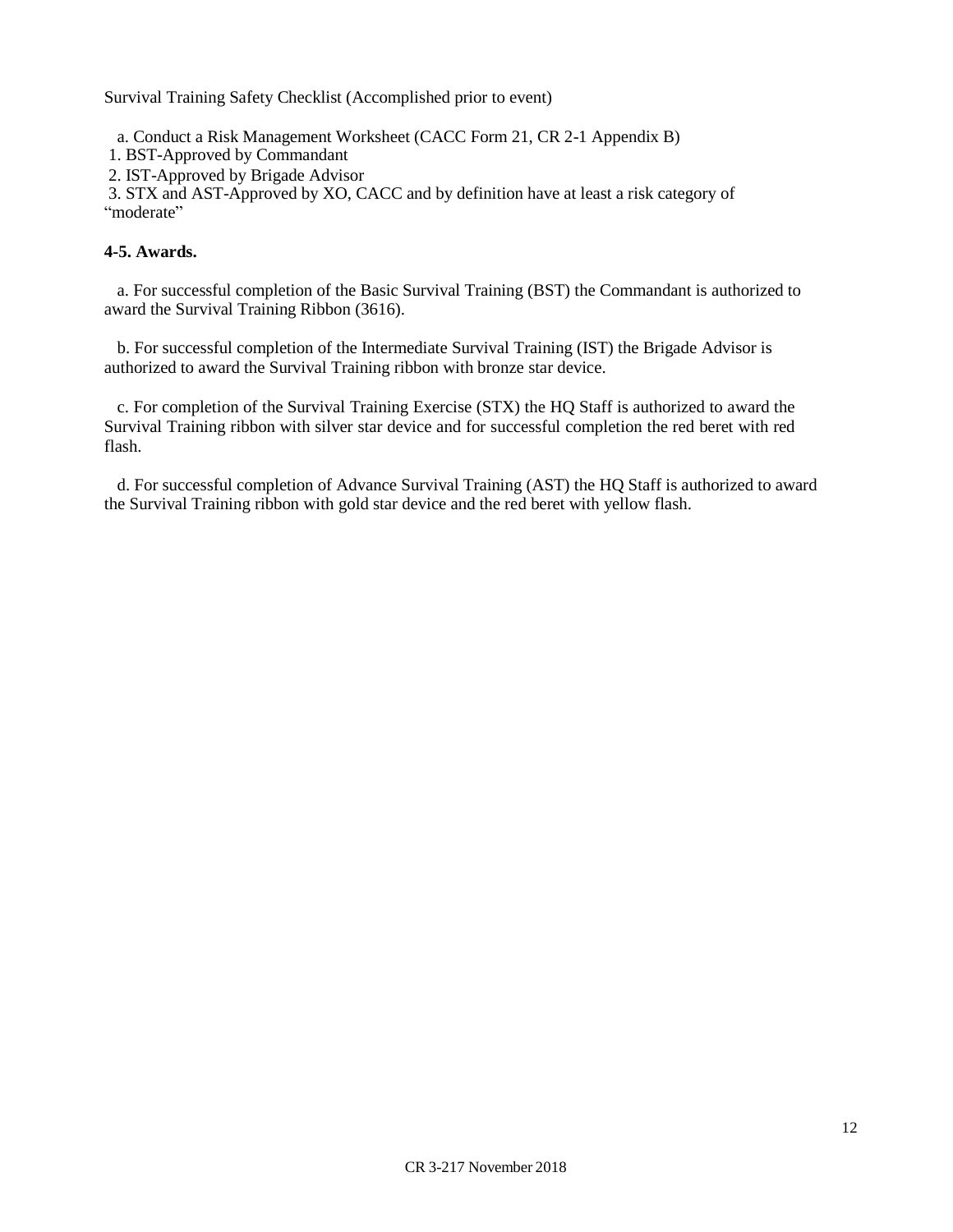#### **CHAPTER 5**

#### **CADET SURVIVAL TRAINING CURRICULUM**

#### **5-1. Basic Survival Training (Battalion Level)**

a. Purpose: Develop foundational skills and successful attitude for survival

b. Prerequisites: None, however it's recommended that Cadets be trained in Basic Field Skills prior to training.

c. Award: Commandants may award the Survival Training Ribbon upon successful completion.

d. Requirements: Cadets must complete three components to qualify for the survival ribbon: 20 hours of classroom instruction, 12 hours of Basic Field Instruction, and 10 miles of hiking.

- e. Classroom Instruction (20 hours total)
	- 1. Preparing for survival. (4 hours)
		- a. California Cadet Corps Survival Creed
		- b. Survival Case Studies (Success and Failure)
		- c. Planning for Survival (Spell S-U-R-V-I-V-A-L)
		- d. Equipment
	- 2. Attitude (1 hour)
		- a. Pattern for Survival
		- b. Stress
		- c. Survival psychology
	- 3. Health (3 hours)
		- a. Basic Wilderness Medicine
		- b. Hydration and Food
		- c. Hygiene and Sanitation
		- d. Medical Emergencies
		- e. Bone/Joint Injuries
		- f. Bites and Stings
		- g. Wounds & Environmental Injuries
	- 4. Hydration (3 hours)
		- a. Water Sources
		- b. Water Purification
		- c. Collecting
		- d. Purifying
	- 5. Shelters (1 hour)
		- a. Debris Hut
	- 6. Fire (3 hours)
		- a. Fire Principles
		- b. Site Selection and Preparation
		- **c.** Fire Materials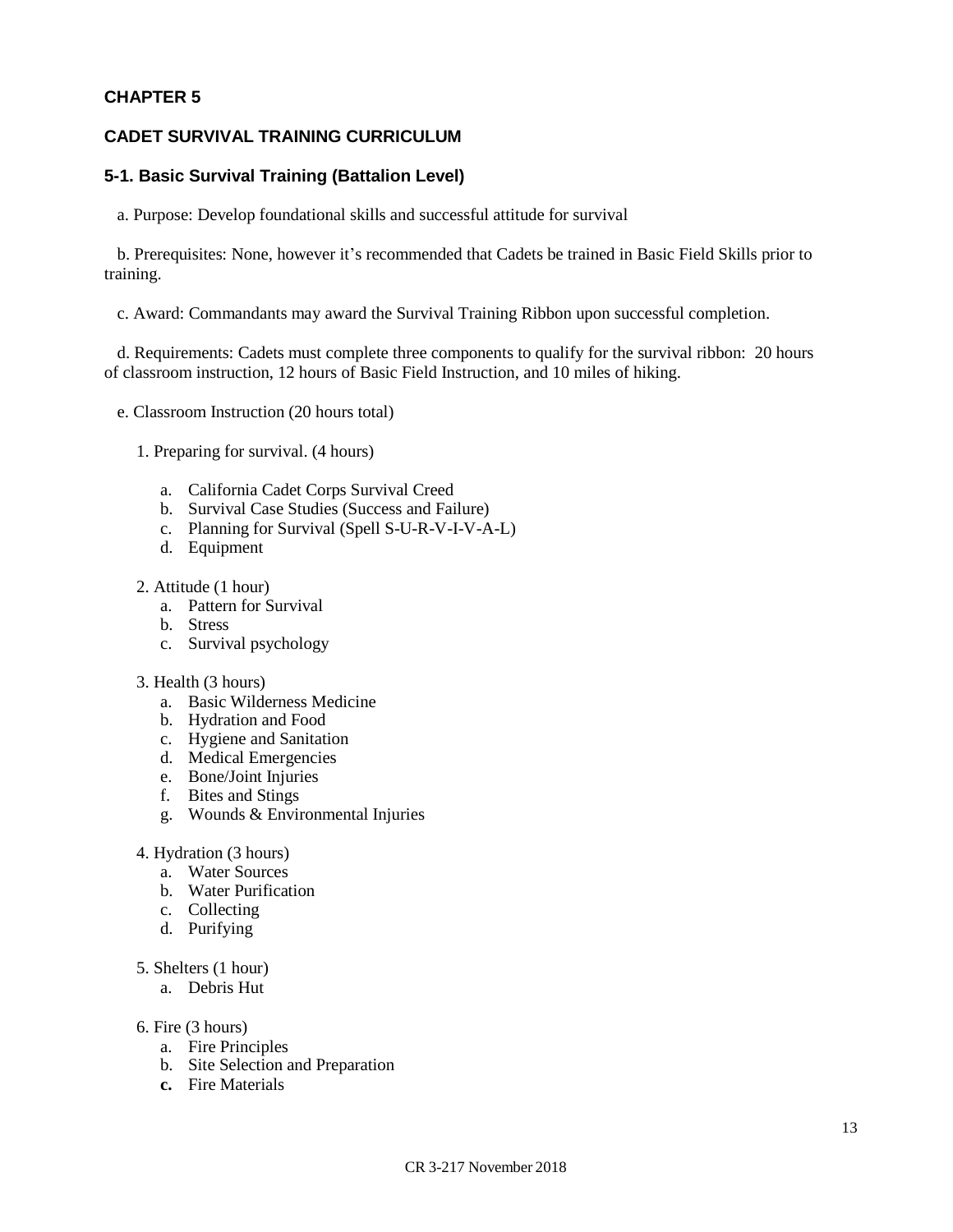- d. Building a Fire
- e. Lighting a Fire
- 7. Food Procurement (3 hours)
	- a. Animals & Insects
	- b. Hunting: Traps, snares, weapons, fishing
	- c. Tools (and Knife Safety)
	- d. Plants
- 8. Getting Rescued (2 hours)
	- a. Stay or move
	- b. Signaling
	- c. Direction finding and understanding navigation
- f. Basic Field Instruction (12 hours minimum).
	- 1. Field instruction should normally be accomplished during a weekend bivouac lasting at least 24 hours. Desired Learning Objectives (DLOs) (within school/district policies) of Basic Field Instruction include:
		- (a) Given a stick and knife, cadets will be able to safely carve a quick tent stake
		- (b) Given a single match, cadets will be able to start and sustain a fire
		- (c) Given raw food, cadets will safely be able to cook, eat, and clean up over an open flame
	- (d) Given a metal canteen cup, and potable water, cadets will be able to purify water by boiling (Use potable water at this level)
	- (e) Given a 100 meter distance, Cadets will memorize their flat, uphill, and downhill pace counts.
		- (f) Cadets will be able to identify all 4 cardinal directions in daytime and on a clear night
	- (g) Given a map, cadets will be able derive all the information, give an accurate 9-line MEDEVAC/Rescue brief, and create an effective rescue signal
	- (h) Given a Class-C uniform set, cadets will be able to construct evacuation litters, dressings, tourniquets, slings, head coverings, knap sacks, pillow, and water filter
	- (i) Given a tarp and twine only, cadets will be able to construct a shelter that will keep a sleeping bag under it dry, withstand winds of 30mph, and be constructed in under one hour
	- 2. If overnight bivouacs are not possible then several alternate means of completing the Field Instruction including during-school field instruction, after-school field instruction, and weekend field instruction are permitted.
- g. 10-miles of hiking

1. Purpose: Physical fitness is a key component of being prepared for any survival situation. The hikes will also help create an awareness and appreciation for the outdoors. In addition this exercise helps reinforce survival psychology of how to accomplish seemingly impossible tasks (goals) by breaking them down into manageable segments.

2. Requirement: Cadets must log a total of 10 miles of hiking. The hikes may be accomplished at school, at home, or during a bivouac.

#### **5-2. Intermediate Survival Training (Brigade Level)**

a. Purpose: Develop intermediate wilderness skills and successful attitude for survival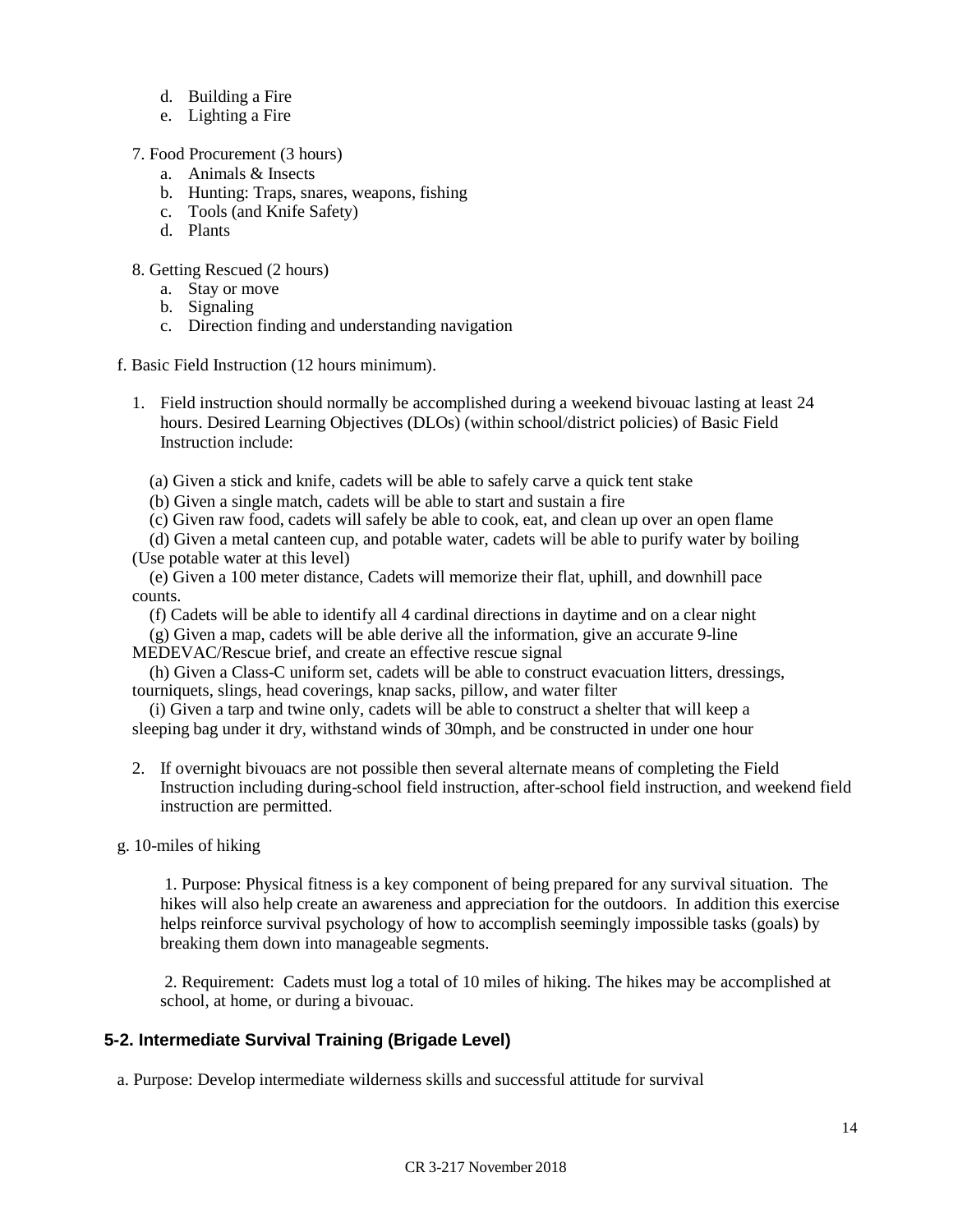b. Prerequisites: Basic Survival Training with award of survival ribbon

c. Award: Brigade Advisors may award the survival ribbon with bronze device

d. Requirements: Cadets must complete two components:

1. 12-hours of additional field training (normally during a 48-hour bivouac)

2. Conduct an overnight field practicum of at least 24 hours

e. Additional Field Instruction (12 hours) should normally be accomplished during a weekend bivouac lasting at least 48 hours. Desired Learning Objectives (DLOs) (within school/district policies) of Intermediate Field Instruction include:

1. Cadets will be able to successfully demonstrate 2 additional methods of starting a fire (beyond matches and lighters)

2. Cadets will successfully demonstrate the edibility test

3. Cadets will demonstrate how to purify water with other means (chemical or filtration)

4. Cadets will demonstrate how to use a GPS by

(a) Relaying both lat/long and grid coordinates of their position

(b) Retrieve a hidden cache

(c) Plot their position on a map

5. Given a map and compass, Cadets will be able to independently determine their position on the map and successfully navigate to a given set of coordinates

6. Given some 550 cord and a knife, Cadets will construct a debris hut deigned to keep a cadet warm on a cool California night

7. Given a trowel or shovel, Cadets will demonstrate how to properly choose an acceptable site and dig a cat hole

8. Field Practicum (24-hours) should normally be accomplished during the 48-hour weekend bivouac and following the 12 hours of additional field instruction. The practicum at this level assesses the Cadets' retention of the DLOs. It is not designed to be a gut check, so Cadets will not be deprived of water, food, sleep, or warmth.

(a) Sleep out of doors without a tent (sleeping bag is ok)

(b) Cadets will prepare their own food

(c) Cadets will construct their own shelter

(d) Cadets will purify their own water

(e) Cadets will work to improve their survival situation without prompting. Cadets who do not will not be awarded the bronze device.

#### **5-3. Survival Training Exercise (STX) (State Level)**

a. Purpose: The Basic Survival Training Exercise (STX) is the most difficult training course in the Cadet Corps. It is an exercise based on the DOD's survival training found in its SERE courses. It follows a scenario which purposely puts Cadets into various survival situations with limited resources. In this course, nature (not humans) creates stress, pain, and failure which instructors utilize to teach survival techniques, mental determination, and self-reliance.

b. Prerequisites: Must be a graduated  $9<sup>th</sup>$  grader, successfully complete 10 hikes of progressive difficulty, and write an essay on one of the four survival case studies listed in the curriculum. It is also suggested that Cadets begin to memorize the Survival Creed.

c. Award: State HQ Staff will award the Red Beret with basic flash to all Cadets who successfully complete each of the tasks listed below.

d. Tasks that each Cadet must successfully demonstrate:

- 1. Safely collect and purify water from a natural source
- 2. Collect and prepare food from the natural environment
- 3. Perform the edibility test on wild plants and consume edible wild plants
- 4. Construct traps and snares and place them in the natural environment
- 5. Build fire using limited man-made resources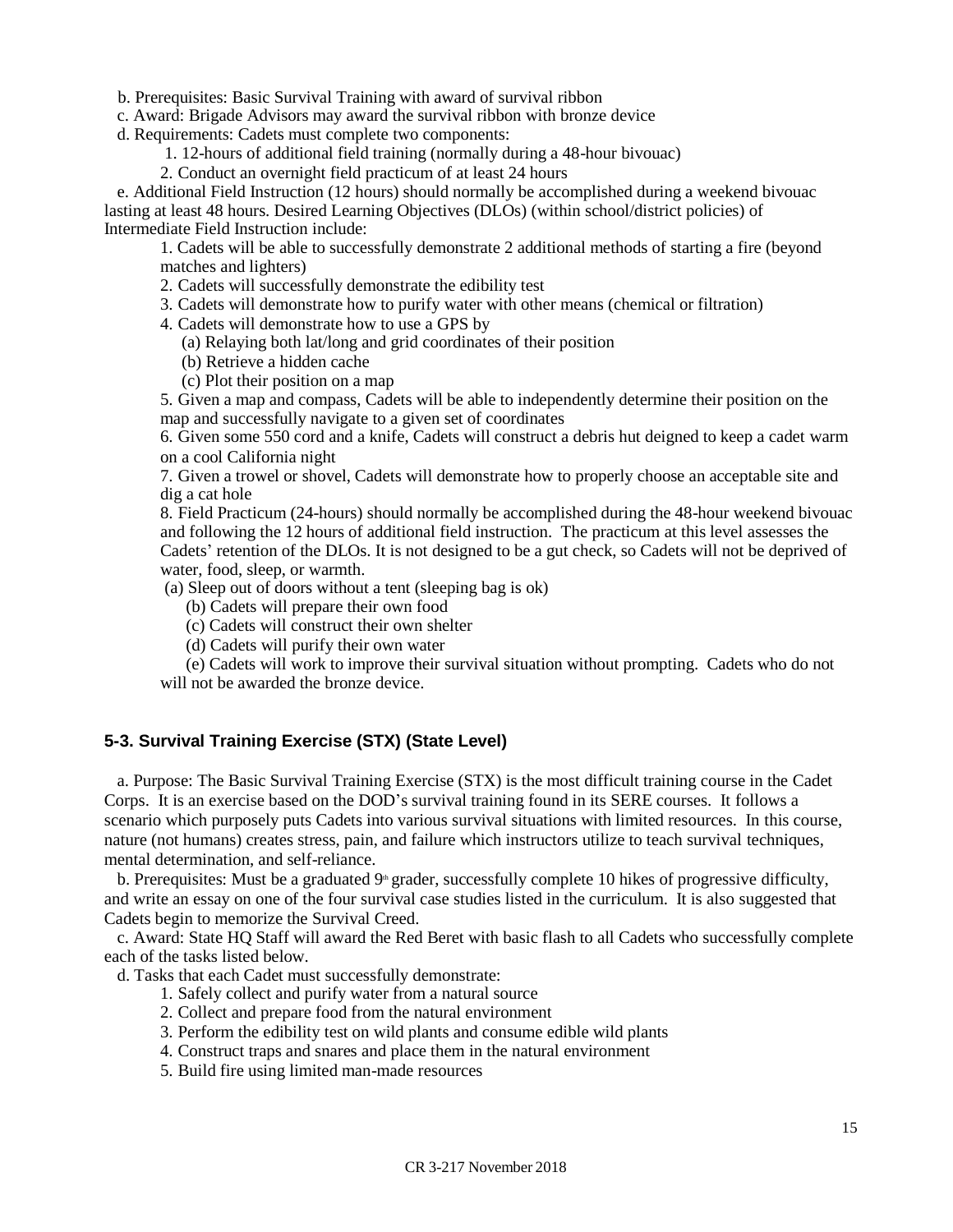6. Construct shelter from natural resources

7. Construct a survival signal visible from an aircraft at 500'

8. Demonstrate the ability to deal effectively with survival stressors including hunger, exhaustion,

lack of sleep, isolation, confusion, and fear. Temporary failures in this area are expected, but Cadets must eventually self-recover.

9. Construct several tools from natural resources

10. Construct a latrine and provide for field hygiene and sanitation

11. Avoid unnecessary risks

12. Identify current location, another point to navigate to, and move a minimum of 5 kilometers to that point using reduced navigation tools

13. Self-treat injuries to the point that long term survival is likely

- 14. Memorize the Survival Creed
- 15. Continually improve Cadet's situation
- e. The above tasks must be accomplished with the following equipment:
	- 1. One pair of clothing already on their persons
	- 2. Backpack (if moving)
	- 3. Sleeping bag
	- 4. Jacket or sweater (depending on temperature)

5. Knife (fixed blade with sheath preferred)

6. Canteen and/or Nalgene Bottle

7. Aluminum cup for boiling water

8. Water purification tablets or liquids

9. 20' of 550 Parachute Cord

10. Flint/steel for fire starting (May be shared within groups)

- 11. Trowel
- 12. Small cloth
- 13. Mesh net bag (optional)
- 14. Journal with pencil and Survival Creed
- 15. Unlimited supply of untreated water.
- 16. Prohibited equipment:
- 17. Sunscreen
- 18. Chapstick
- 19. Bug spray
- 20. Excess Food
- 21. Flashlights
- 22. Cell phones
- 23. Watches

**Note:** To award the red beret, all the expectations outlined in para 2-3 above must be met. If circumstances at an STX site limit or prohibit one or more of the above expectations, alternatives and/or simulations with similar levels of rigor must be provided.

#### **5-4. Advanced Survival Training Exercise**

a. Purpose: The Advanced Survival Training Exercise (ASTX) is designed to increase a Cadet's technical expertise in the field of Survival. While challenging, it is not designed to test a Cadet's fortitude like the basic STX, but rather delve deeper into survivor techniques, methodology and various environments.

b. Prerequisites: Must have completed a Survival Training Exercise (STX)

c. Award: State HQ Staff will award the Red Beret with advanced flash (lightning bolt) to all Cadets who successfully complete each of the tasks listed below.

d. Types of survival that qualify for ASTX Award: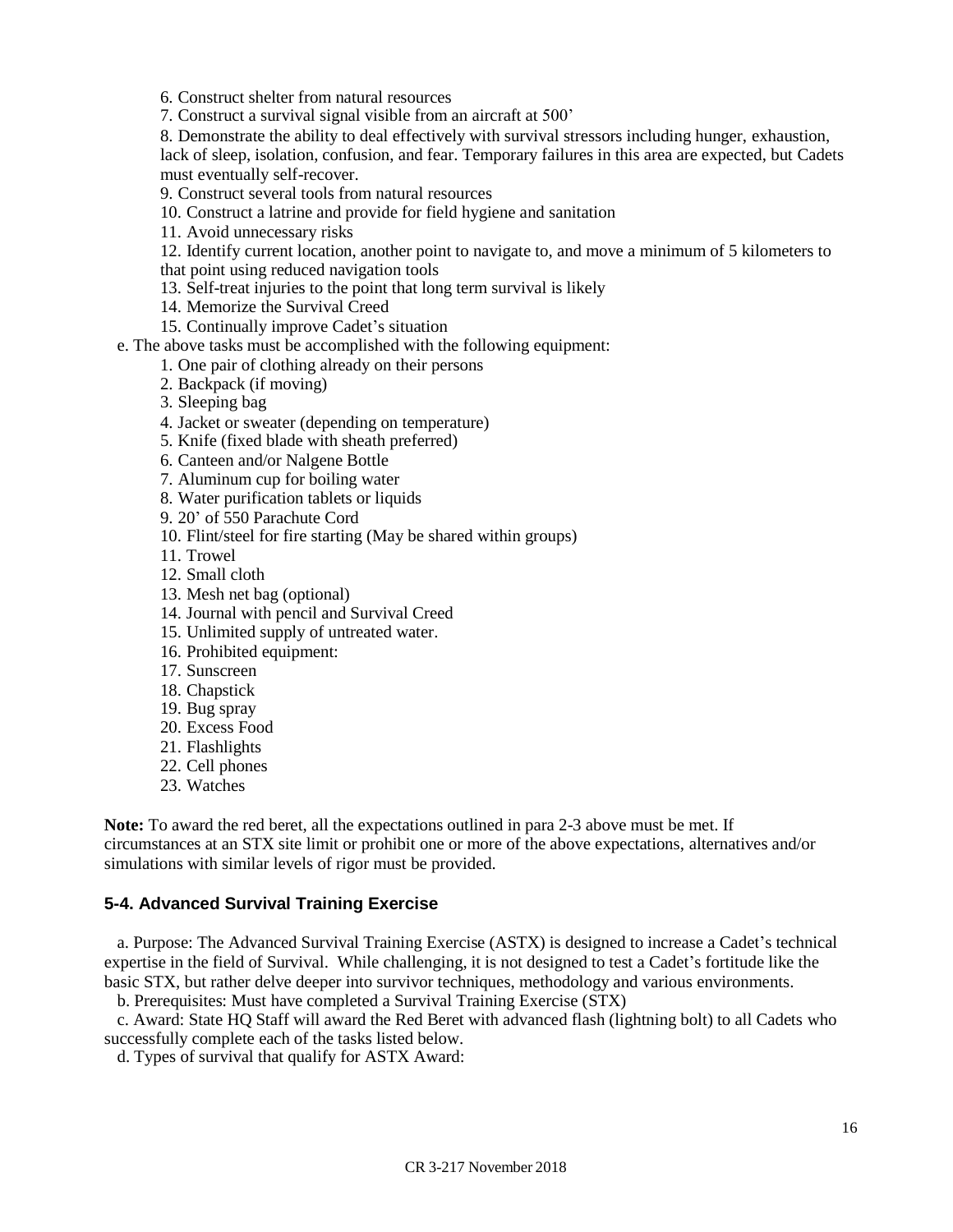- 1. Winter/arctic survival
- 2. Desert survival
- 3. Coastal Survival
- 4. Water Survival
- 5. Alpine Survival
- 6. Urban Survival
- 7. Primitive Methods

e. Duration of Training: ASTX training must be at least 5 days and 4 nights in duration.

**Note:** It is understood that the locations where survival exercises are conducted will, in large part, dictate the feasibility of such factors as firecraft, traps/snares, animal butchering, edible plant collection, water collection, movement of survivors, shelter building and so forth. (For example, wildlife will generally not be present where cadets are practicing survival skills, thus reducing the probability of catching an animal or bird in a trap or snare; nevertheless, the commandant can evaluate whether a trap or snare works by using a small stick.) Wherever possible, efforts should be made to maximize the realism of survival experiences.

## **CHAPTER 5**

## **CADET SURVIVAL TRAINING CURRICULUM**

**To be published.**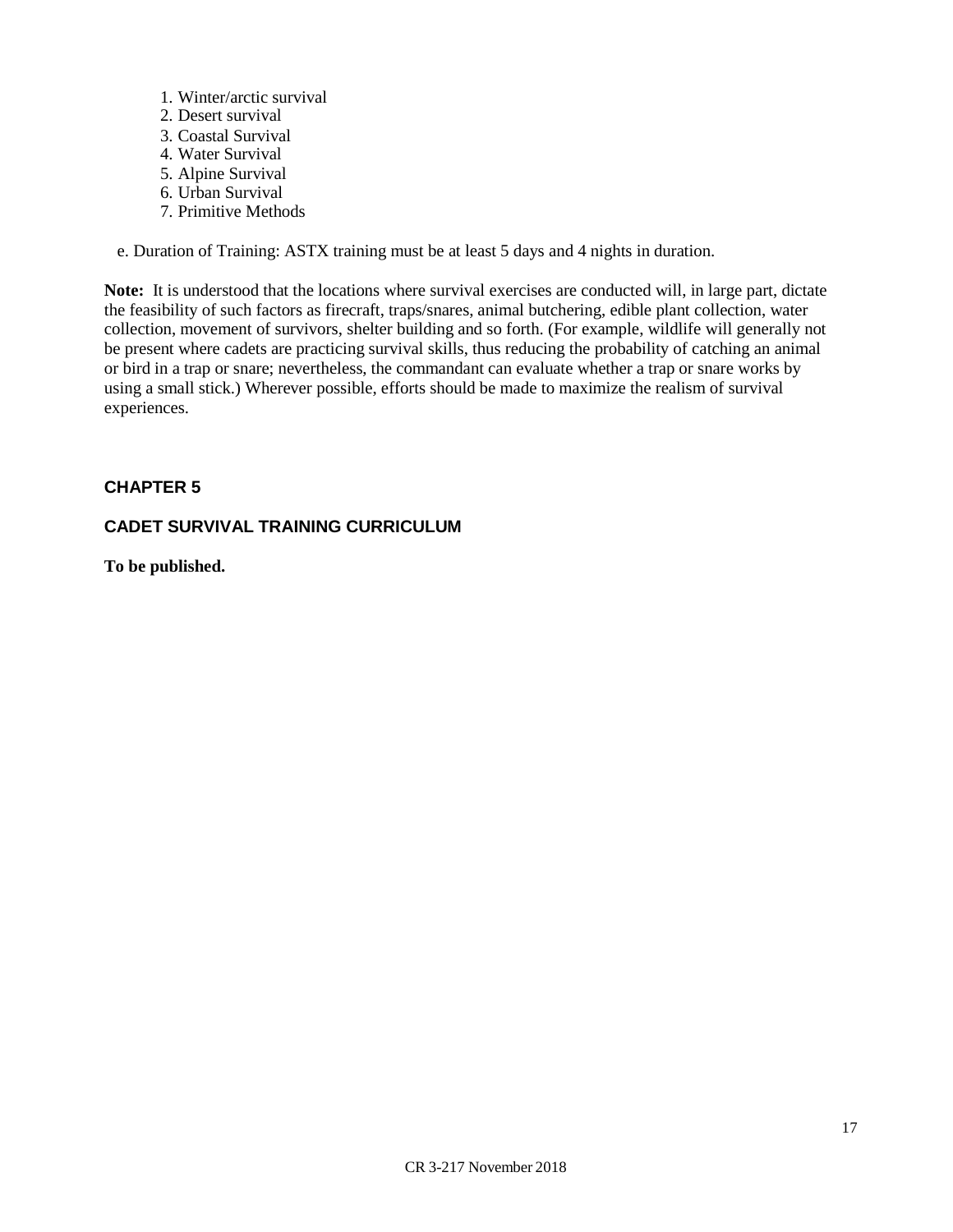#### **APPENDIX A**

#### **Handout - Cadet Standards for Basic Mountain Search and Rescue Requirements**

1) Show knowledge of first aid for injuries or illnesses that may occur during climbing activities, including hypothermia, blisters, sprains, snakebite, abrasions, fractures and insect bites or stings and identify the conditions that must exist before performing Cardiopulmonary Resuscitation (CPR) on a person. Demonstrate proper technique in performing CPR.

2) Demonstrate proper dress for belaying, climbing, and rappelling (i.e., appropriate clothing, footwear and a helmet; rappellers must wear gloves).

3) Location. Do the following:

a) Explain how the difficulty of climbs is classified, and apply classifications to the rock faces or walls, and demonstrate climbing skills.

b) Explain the following: Top-rope climbing, lead climbing, and bouldering.

c) Evaluate the safety of a particular climbing area. Consider weather, visibility, the condition of the climbing surface and any environmental hazards.

d) Determine how to summon aid to the climbing area in case of an emergency.

4) Verbal signals. Explain the importance of using verbal signals during every climb and rappel, and while bouldering. Demonstrate the verbal signals used by each of the following:

a) Climbers b) Rappellers c) Belayers d) Boulders and their spotters

5) Equipment. Do the following:

- a) Describe the kind of equipment acceptable for use in climbing and rappelling.
- b) Show how to examine equipment for signs of wear or damage.
- c) Discuss ways to prevent equipment from being damaged.
- d) Explain when and how equipment should be retired.
- e) Properly coil a rope and store equipment.

6) Knots. Demonstrate the ability to tie each of the following knots. Give at least one example of how each knot is used in belaying, climbing or rappelling:

a) Figure eight on a bight.

- b) Figure eight follow-through.
- c) Water knot.
- d) Double fisherman's knot (Grapevine knot).

7) Harnesses. Correctly put on a commercially made climbing harness or a tied harness.

8) Belaying. Do the following:

a) Explain the importance of belaying every climber and rappeller.

b) Belay three different climbers ascending a rock face or climbing wall, at least one of which must be 30 feet tall and an angle of 65 degrees.

c) Belay three different rappellers descending a rock face or rappel wall at least one of which must be 100 feet tall and an angle of 80 degrees.

- 9) Climbing. Do the following:
	- a) Show the correct way to tie into a belay rope.

b) Climb at least three different routes on a rock face or climbing wall, demonstrating good technique and using verbal signals with a belayer.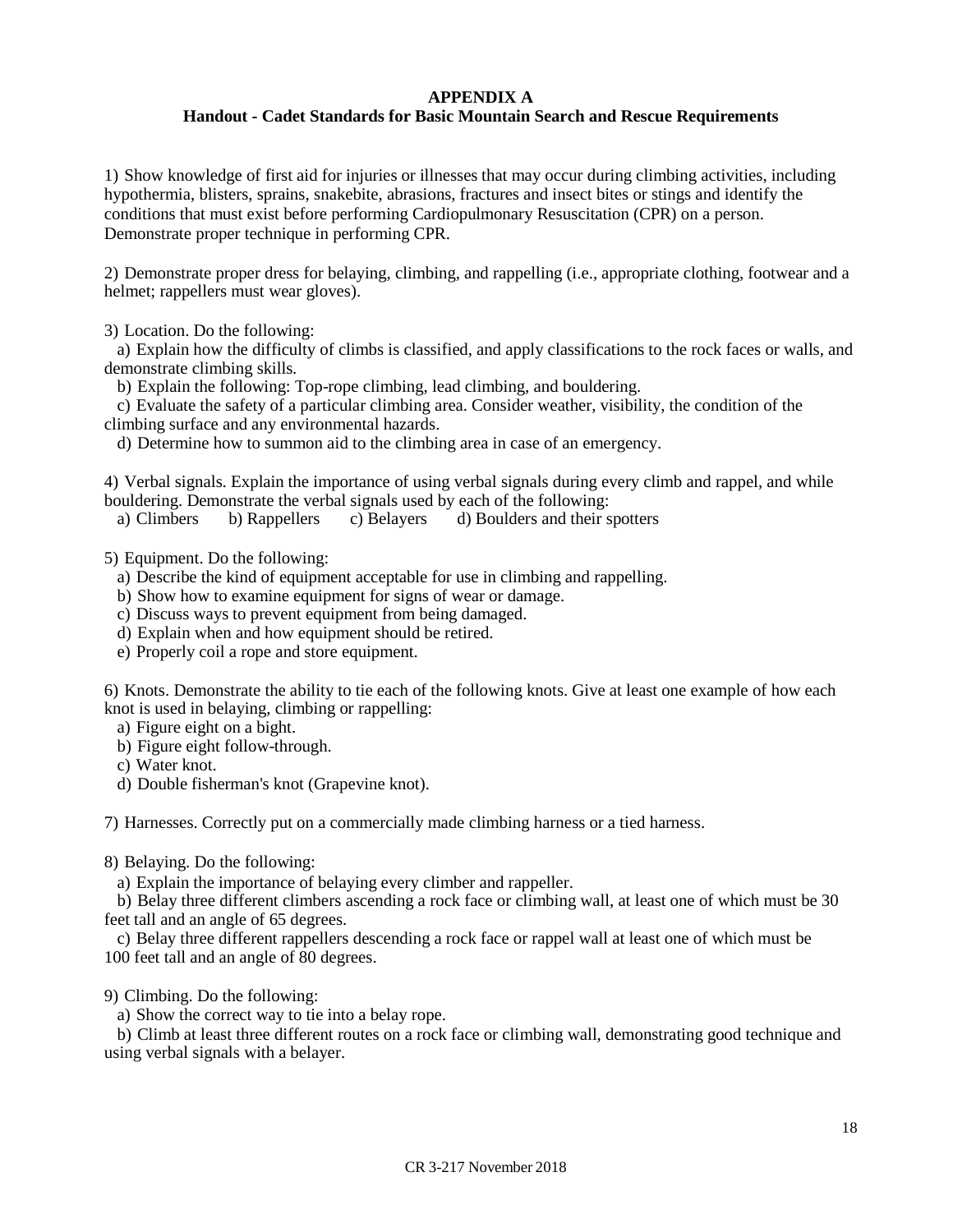10) Rappelling. Do the following:

a) Using carabiners and a rappel device, secure climbing harness or tied harness to a rappel rope.

b) Tie into a belay rope setup to protect rappellers.

c) The line a setal, rope setap to protect rappencies.<br>c) Rappel down three different rock faces or three rappel routes on a climbing wall. Use verbal signals to communicate with a belayer, and demonstrate good rappelling technique.

11) Demonstrate ways to store rope, hardware, and other gear used for climbing, rappelling and belaying.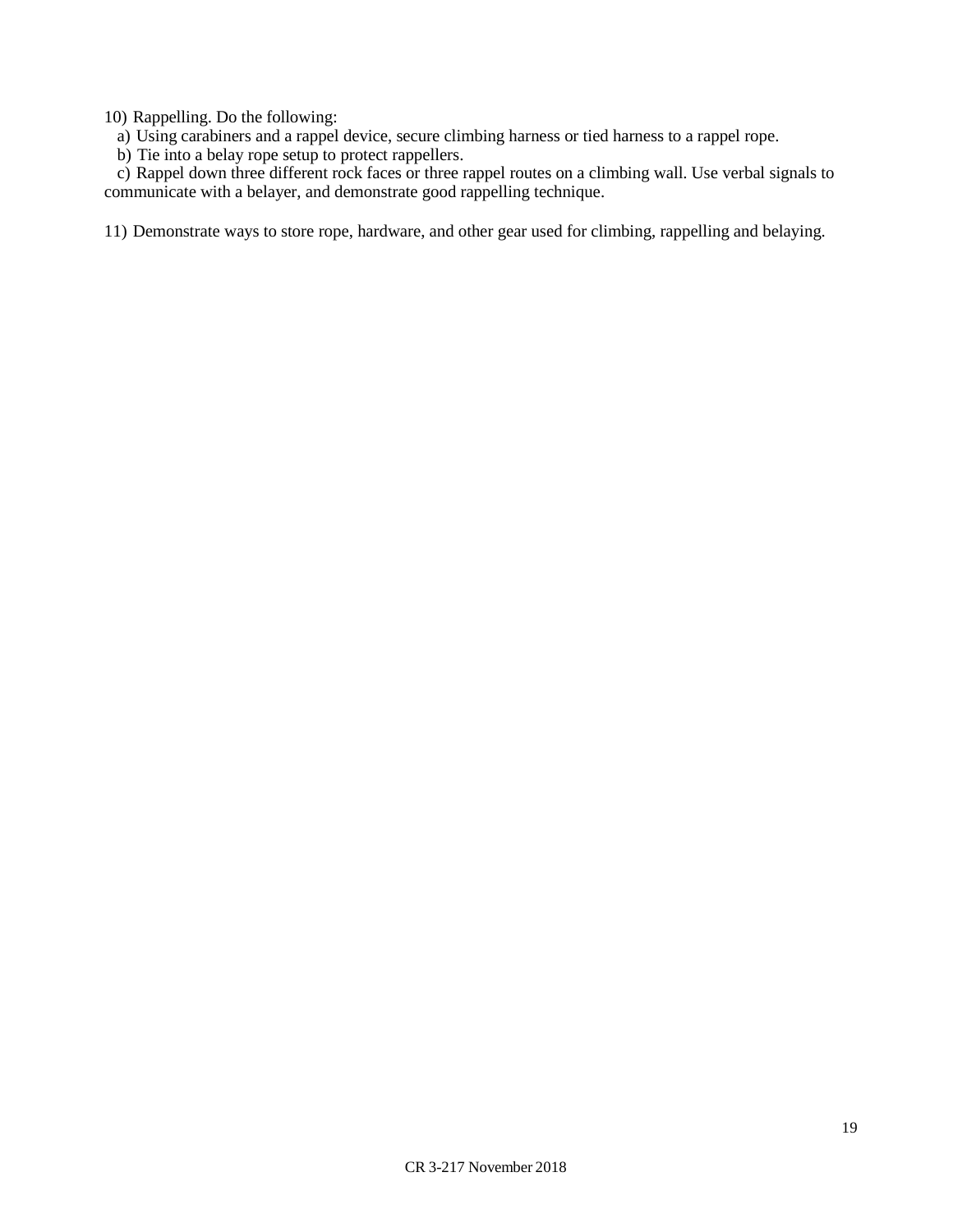# **California Cadet Corps**

# **Mountaineering Training Skills Checklist**



| <b>Instructor</b><br><b>Skill Description</b><br><b>Initials</b><br>Know first aid for injuries or illnesses that may occur during climbing activities, including<br>$\mathbf{1}$<br>hypothermia, blisters, sprains, snakebite, abrasions, fractures, and insect bites or stings.<br>Identify the conditions that must exist before performing CPR on a person. Demonstrate<br>$\overline{2}$<br>proper technique in performing CPR using a training device.<br>Present themselves properly dressed for belaying and rappelling (i.e., appropriate clothing,<br>$\overline{3}$<br>footwear, eye protection, helmet, and gloves).<br>Describe the basic elements of a climbing or rappelling anchor, what constitutes a good<br>$\overline{4}$<br>anchor, and what can cause an anchor to fail.<br>Evaluate the safety of a particular rappelling area. Consider weather, visibility, the condition<br>5<br>of the rappelling surface, and any other environmental hazards.<br>Determine how to summon aid to the climbing area in case of an emergency.<br>$\sqrt{6}$<br>$\overline{7}$<br>Explain the importance of using verbal signals during every climb and rappel, and while<br>bouldering<br>Demonstrate the verbal signals used by climbers, rappellers, belayers, and boulderers and their<br>8<br>spotters<br>Describe the kind of ropes acceptable for use in climbing and rappelling<br>$\overline{9}$ |  |  |  |  |  |
|--------------------------------------------------------------------------------------------------------------------------------------------------------------------------------------------------------------------------------------------------------------------------------------------------------------------------------------------------------------------------------------------------------------------------------------------------------------------------------------------------------------------------------------------------------------------------------------------------------------------------------------------------------------------------------------------------------------------------------------------------------------------------------------------------------------------------------------------------------------------------------------------------------------------------------------------------------------------------------------------------------------------------------------------------------------------------------------------------------------------------------------------------------------------------------------------------------------------------------------------------------------------------------------------------------------------------------------------------------------------------------------------------------------------|--|--|--|--|--|
|                                                                                                                                                                                                                                                                                                                                                                                                                                                                                                                                                                                                                                                                                                                                                                                                                                                                                                                                                                                                                                                                                                                                                                                                                                                                                                                                                                                                                    |  |  |  |  |  |
|                                                                                                                                                                                                                                                                                                                                                                                                                                                                                                                                                                                                                                                                                                                                                                                                                                                                                                                                                                                                                                                                                                                                                                                                                                                                                                                                                                                                                    |  |  |  |  |  |
|                                                                                                                                                                                                                                                                                                                                                                                                                                                                                                                                                                                                                                                                                                                                                                                                                                                                                                                                                                                                                                                                                                                                                                                                                                                                                                                                                                                                                    |  |  |  |  |  |
|                                                                                                                                                                                                                                                                                                                                                                                                                                                                                                                                                                                                                                                                                                                                                                                                                                                                                                                                                                                                                                                                                                                                                                                                                                                                                                                                                                                                                    |  |  |  |  |  |
|                                                                                                                                                                                                                                                                                                                                                                                                                                                                                                                                                                                                                                                                                                                                                                                                                                                                                                                                                                                                                                                                                                                                                                                                                                                                                                                                                                                                                    |  |  |  |  |  |
|                                                                                                                                                                                                                                                                                                                                                                                                                                                                                                                                                                                                                                                                                                                                                                                                                                                                                                                                                                                                                                                                                                                                                                                                                                                                                                                                                                                                                    |  |  |  |  |  |
|                                                                                                                                                                                                                                                                                                                                                                                                                                                                                                                                                                                                                                                                                                                                                                                                                                                                                                                                                                                                                                                                                                                                                                                                                                                                                                                                                                                                                    |  |  |  |  |  |
|                                                                                                                                                                                                                                                                                                                                                                                                                                                                                                                                                                                                                                                                                                                                                                                                                                                                                                                                                                                                                                                                                                                                                                                                                                                                                                                                                                                                                    |  |  |  |  |  |
|                                                                                                                                                                                                                                                                                                                                                                                                                                                                                                                                                                                                                                                                                                                                                                                                                                                                                                                                                                                                                                                                                                                                                                                                                                                                                                                                                                                                                    |  |  |  |  |  |
|                                                                                                                                                                                                                                                                                                                                                                                                                                                                                                                                                                                                                                                                                                                                                                                                                                                                                                                                                                                                                                                                                                                                                                                                                                                                                                                                                                                                                    |  |  |  |  |  |
|                                                                                                                                                                                                                                                                                                                                                                                                                                                                                                                                                                                                                                                                                                                                                                                                                                                                                                                                                                                                                                                                                                                                                                                                                                                                                                                                                                                                                    |  |  |  |  |  |
|                                                                                                                                                                                                                                                                                                                                                                                                                                                                                                                                                                                                                                                                                                                                                                                                                                                                                                                                                                                                                                                                                                                                                                                                                                                                                                                                                                                                                    |  |  |  |  |  |
|                                                                                                                                                                                                                                                                                                                                                                                                                                                                                                                                                                                                                                                                                                                                                                                                                                                                                                                                                                                                                                                                                                                                                                                                                                                                                                                                                                                                                    |  |  |  |  |  |
|                                                                                                                                                                                                                                                                                                                                                                                                                                                                                                                                                                                                                                                                                                                                                                                                                                                                                                                                                                                                                                                                                                                                                                                                                                                                                                                                                                                                                    |  |  |  |  |  |
|                                                                                                                                                                                                                                                                                                                                                                                                                                                                                                                                                                                                                                                                                                                                                                                                                                                                                                                                                                                                                                                                                                                                                                                                                                                                                                                                                                                                                    |  |  |  |  |  |
|                                                                                                                                                                                                                                                                                                                                                                                                                                                                                                                                                                                                                                                                                                                                                                                                                                                                                                                                                                                                                                                                                                                                                                                                                                                                                                                                                                                                                    |  |  |  |  |  |
| Show how to examine equipment for signs of wear or damage<br>$\overline{10}$                                                                                                                                                                                                                                                                                                                                                                                                                                                                                                                                                                                                                                                                                                                                                                                                                                                                                                                                                                                                                                                                                                                                                                                                                                                                                                                                       |  |  |  |  |  |
| $\overline{11}$<br>Discuss ways to prevent equipment from being damaged                                                                                                                                                                                                                                                                                                                                                                                                                                                                                                                                                                                                                                                                                                                                                                                                                                                                                                                                                                                                                                                                                                                                                                                                                                                                                                                                            |  |  |  |  |  |
| 12<br>Explain when and how a rope should be retired                                                                                                                                                                                                                                                                                                                                                                                                                                                                                                                                                                                                                                                                                                                                                                                                                                                                                                                                                                                                                                                                                                                                                                                                                                                                                                                                                                |  |  |  |  |  |
| 13<br>Properly coil a rope                                                                                                                                                                                                                                                                                                                                                                                                                                                                                                                                                                                                                                                                                                                                                                                                                                                                                                                                                                                                                                                                                                                                                                                                                                                                                                                                                                                         |  |  |  |  |  |
| 14<br>Demonstrate the ability to tie<br>Figure eight on a bight<br>1)<br>Clove Hitch<br>5)                                                                                                                                                                                                                                                                                                                                                                                                                                                                                                                                                                                                                                                                                                                                                                                                                                                                                                                                                                                                                                                                                                                                                                                                                                                                                                                         |  |  |  |  |  |
| each of the following knots.<br>Figure eight follow-through<br>2)<br>Bowline<br>6)                                                                                                                                                                                                                                                                                                                                                                                                                                                                                                                                                                                                                                                                                                                                                                                                                                                                                                                                                                                                                                                                                                                                                                                                                                                                                                                                 |  |  |  |  |  |
| Give at least one example of<br>Water knot<br>3)<br>7)<br>Artillery Knot                                                                                                                                                                                                                                                                                                                                                                                                                                                                                                                                                                                                                                                                                                                                                                                                                                                                                                                                                                                                                                                                                                                                                                                                                                                                                                                                           |  |  |  |  |  |
| how each knot is used in<br>Double fisherman <sup>1</sup> s knot<br>4)<br>8)<br>Square Knot                                                                                                                                                                                                                                                                                                                                                                                                                                                                                                                                                                                                                                                                                                                                                                                                                                                                                                                                                                                                                                                                                                                                                                                                                                                                                                                        |  |  |  |  |  |
| belaying, climbing, or<br>(Grapevine knot)                                                                                                                                                                                                                                                                                                                                                                                                                                                                                                                                                                                                                                                                                                                                                                                                                                                                                                                                                                                                                                                                                                                                                                                                                                                                                                                                                                         |  |  |  |  |  |
| rappelling.<br>Correctly put on a commercially made climbing harness AND a tied harness                                                                                                                                                                                                                                                                                                                                                                                                                                                                                                                                                                                                                                                                                                                                                                                                                                                                                                                                                                                                                                                                                                                                                                                                                                                                                                                            |  |  |  |  |  |
| 15<br>16<br>Explain the importance of belaying every rappeler                                                                                                                                                                                                                                                                                                                                                                                                                                                                                                                                                                                                                                                                                                                                                                                                                                                                                                                                                                                                                                                                                                                                                                                                                                                                                                                                                      |  |  |  |  |  |
| 17<br>Belay three different rappelers descending a rock face or climbing wall                                                                                                                                                                                                                                                                                                                                                                                                                                                                                                                                                                                                                                                                                                                                                                                                                                                                                                                                                                                                                                                                                                                                                                                                                                                                                                                                      |  |  |  |  |  |
| Using carabiners and a rappel device, secure climbing harness or tied harness to a rappel rope                                                                                                                                                                                                                                                                                                                                                                                                                                                                                                                                                                                                                                                                                                                                                                                                                                                                                                                                                                                                                                                                                                                                                                                                                                                                                                                     |  |  |  |  |  |
| 18<br>Rappel down three different rock faces or three rappel routes on a climbing wall, at least one<br>19                                                                                                                                                                                                                                                                                                                                                                                                                                                                                                                                                                                                                                                                                                                                                                                                                                                                                                                                                                                                                                                                                                                                                                                                                                                                                                         |  |  |  |  |  |
| of which must be an angle of no less than 65 degrees and of a height of 30 feet or greater. Use                                                                                                                                                                                                                                                                                                                                                                                                                                                                                                                                                                                                                                                                                                                                                                                                                                                                                                                                                                                                                                                                                                                                                                                                                                                                                                                    |  |  |  |  |  |
| verbal signals to communicate with a belayer, and demonstrate good rappelling technique                                                                                                                                                                                                                                                                                                                                                                                                                                                                                                                                                                                                                                                                                                                                                                                                                                                                                                                                                                                                                                                                                                                                                                                                                                                                                                                            |  |  |  |  |  |
| Rappel once in each of the following conditions:<br>1) With tied harness (Swiss Seat)<br>20                                                                                                                                                                                                                                                                                                                                                                                                                                                                                                                                                                                                                                                                                                                                                                                                                                                                                                                                                                                                                                                                                                                                                                                                                                                                                                                        |  |  |  |  |  |
| 2) With commercially-made harness                                                                                                                                                                                                                                                                                                                                                                                                                                                                                                                                                                                                                                                                                                                                                                                                                                                                                                                                                                                                                                                                                                                                                                                                                                                                                                                                                                                  |  |  |  |  |  |
| 3) In low-light conditions                                                                                                                                                                                                                                                                                                                                                                                                                                                                                                                                                                                                                                                                                                                                                                                                                                                                                                                                                                                                                                                                                                                                                                                                                                                                                                                                                                                         |  |  |  |  |  |
| 4) With rucksack (minimum 20 lbs.)                                                                                                                                                                                                                                                                                                                                                                                                                                                                                                                                                                                                                                                                                                                                                                                                                                                                                                                                                                                                                                                                                                                                                                                                                                                                                                                                                                                 |  |  |  |  |  |
| $\overline{21}$<br>Demonstrate ways to store rope, hardware, and other gear used for climbing, rappelling, and                                                                                                                                                                                                                                                                                                                                                                                                                                                                                                                                                                                                                                                                                                                                                                                                                                                                                                                                                                                                                                                                                                                                                                                                                                                                                                     |  |  |  |  |  |
| belaying                                                                                                                                                                                                                                                                                                                                                                                                                                                                                                                                                                                                                                                                                                                                                                                                                                                                                                                                                                                                                                                                                                                                                                                                                                                                                                                                                                                                           |  |  |  |  |  |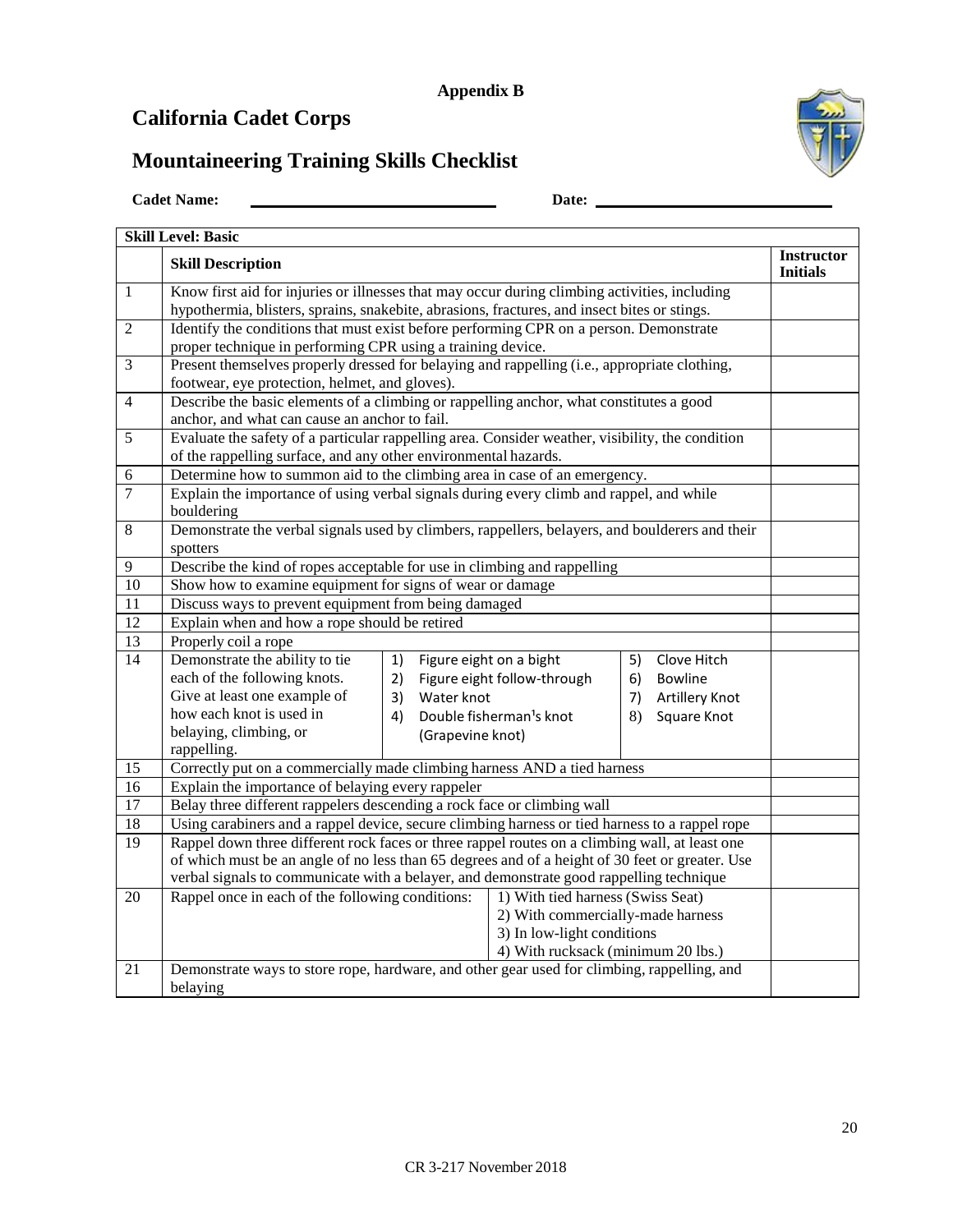# **California Cadet Corps Mountaineering Training Skills Checklist**



Cadet Name: <u>Later and Cadet Name:</u> Date: <u>Date:</u> Date: <u>Date:</u>

| <b>Skill Level: Advanced</b> |                                                                                 |  |  |  |  |  |  |
|------------------------------|---------------------------------------------------------------------------------|--|--|--|--|--|--|
|                              | <b>Skill Description</b>                                                        |  |  |  |  |  |  |
| -1                           | Characteristics of the mountain environment (summer and winter)                 |  |  |  |  |  |  |
| $\overline{2}$               | Mountaineering safety.                                                          |  |  |  |  |  |  |
| 3                            | Use, care, and packing of individual cold weather clothing and equipment.       |  |  |  |  |  |  |
| 4                            | Care and use of basic mountaineering equipment.                                 |  |  |  |  |  |  |
| 5                            | Mountain travel and walking techniques.                                         |  |  |  |  |  |  |
| 6                            | Hazard recognition and route selection                                          |  |  |  |  |  |  |
| 7                            | Mountain navigation                                                             |  |  |  |  |  |  |
| 8                            | Basic medical evacuation                                                        |  |  |  |  |  |  |
| 9                            | Rope management and knots                                                       |  |  |  |  |  |  |
| 10                           | Natural anchors and familiarization with artificial anchors                     |  |  |  |  |  |  |
| 11                           | Belay and rappel techniques                                                     |  |  |  |  |  |  |
| 12                           | Use of fixed ropes (lines)                                                      |  |  |  |  |  |  |
| 13                           | Rock climbing fundamentals                                                      |  |  |  |  |  |  |
| 14                           | Rope bridges and lowering systems                                               |  |  |  |  |  |  |
| 15                           | First aid for mountain illnesses and injuries                                   |  |  |  |  |  |  |
| 16                           | Use specialized mountaineering equipment                                        |  |  |  |  |  |  |
| 17                           | Establish fixed ropes with intermediate anchors                                 |  |  |  |  |  |  |
| 18                           | Properly secure a victim to a Stokes stretcher for transport                    |  |  |  |  |  |  |
| 19                           | Perform low- and high-angle lowering of a Stokes stretcher with a live "victim" |  |  |  |  |  |  |
| 20                           | Perform as Rappel Master for untrained rappelers                                |  |  |  |  |  |  |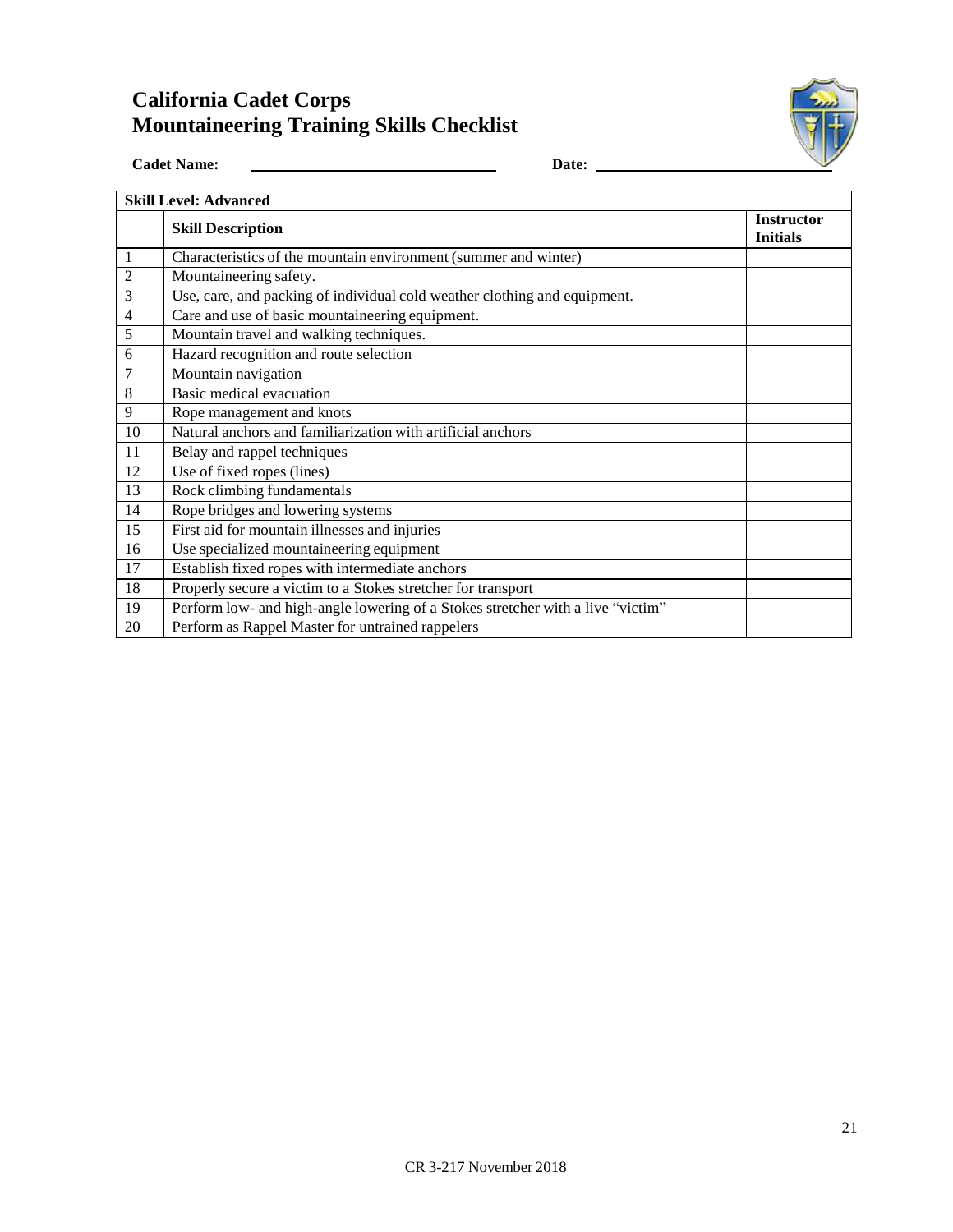#### **APPENDIX C RECOMMENDED SPECIAL CONSENT FORM FOR MOUNTAIN SEARCH AND RESCUE ACTIVITY**

#### **CALIFORNIA CADET CORPS PARTICIPANT AGREEMENT RELEASE OF LIABILITY, WAIVER OF CLAIMS AND ASSUMPTION OF RISKS WARNING: BY SIGNING THIS DOCUMENT YOU WILL WAIVE CERTAIN LEGAL RIGHTS** *PLEASE READ CAREFULLY*

In consideration that the California Cadet Corps and School District are allowing my child <sub>1</sub>, a student at the control of the control of the participate in a Mountain Search and Rescue Trip (as ned by or under the control of the control of the control of the control of the control of the control of the control defined below) on lands owned by or under the control of  $\overline{\phantom{a}}$ claims, release from all liability, assumption of all risks, agreement not to sue, and other terms of this agreement (collectively this "Agreement") are entered into by me with and for the benefit of the California National Guard, the California Cadet Corps, and the School District (collectively known as the "Cadet Corps").

**Definition** - In this Agreement the term "Guided Mountain Search and Rescue" and "Guided Mountain Search and Rescue Trip" shall include all activities in any way related to Mountain Search and Rescue, rock climbing, sport climbing, ice climbing, skiing (including ski-touring, ski Mountain Search and Rescue, snowboarding, and similar activities), glacier travel, trekking, hiking, all schooling and instruction sessions, loading and unloading of vehicles and camping or overnight stays in the outdoors.

**I WAIVE ANY AND ALL CLAIMS** that I have or may in the future have against and **RELEASE FROM ALL LIABILITY AND AGREE NOT TO SUE** the National Guard, the California Cadet Corps, and the school district and his/her/its shareholders, directors, officers, employees, agents, assistant guides, instructors, independent contractors, subcontractors, volunteers, chaperons, and representatives (collectively, the "Personnel"), for any loss, property damage, expenses, or personal injury (including death) that my child may suffer as a result of my child's participation in a Guided Mountain Search and Rescue Trip **DUE TO ANY CAUSE WHATSOEVER ON THE PART OF THE PERSONNEL, INCLUDING:**

(a) **negligence** (the meaning of which includes failure to use such care as a reasonably prudent and careful person would use under similar circumstances for the safety of participants on a Guided Mountain Search and Rescue Trip);

(b) **breach of any other duty imposed by law**, including any duty imposed by occupiers liability or other legislation;

(c) **breach of any contract**; and

(d) **mistakes or errors in judgment** of any kind on the part of the Cadet Corps or its personnel.

**I AGREE TO HOLD HARMLESS AND INDEMNIFY THE CADET CORPS and its personnel** from any and all liability for any loss, property damage and personal injury (including death) to any third party resulting from my participation in a Guided Mountain Search and Rescue Trip.

#### **I AM AWARE THAT GUIDED MOUNTAIN SEARCH AND RESCUE AND PARTICIPATION IN A GUIDED MOUNTAIN SEARCH AND RESCUE TRIP HAVE CERTAIN INHERENT DANGERS AND OTHER RISKS, SOME OF WHICH INCLUDE:**

**AVALANCHES, ROCK FALL, ICE FALL OR CORNICE FALL** - which frequently occur in terrain used for Guided Mountain Search and Rescue and may be caused by natural forces including slope incline, snowpack, ice, rock or glacier instability, or by changing weather conditions, or by other climbers or skiers or by a helicopter or the failure for any reason of the Cadet Corps or the personnel to predict whether the terrain is safe for Guided Mountain Search and Rescue or where or when an avalanche, ice fall, rock fall or cornice fall may or may not occur;

**MOUNTAINOUS AND STEEP TERRAIN** - where a fall, whether roped or unroped, may cause injury or death. In addition, the areas used for Guided Mountain Search and Rescue have steep or vertical slopes, overhangs and cornices which in their natural state have inherently dangerous obstacles and hazards. Some of these obstacles and hazards include glacier crevasses, rocks and boulders, tree wells, tree stumps, forest deadfall, still and moving water, holes and depressions, and varying and difficult snow and climbing conditions. These mountainous areas have dangerous man-made obstacles and hazards which may include roads, steep trails, fences, bridges and other structures. The areas used for Guided Mountain Search and Rescue may have not been traveled previously and are not regularly patrolled or examined. I acknowledge I may become lost or separated from the Personnel or my companions because of weather, forested areas and wild and rugged terrain;

**WEATHER** - weather conditions can be extreme and can change rapidly without warning;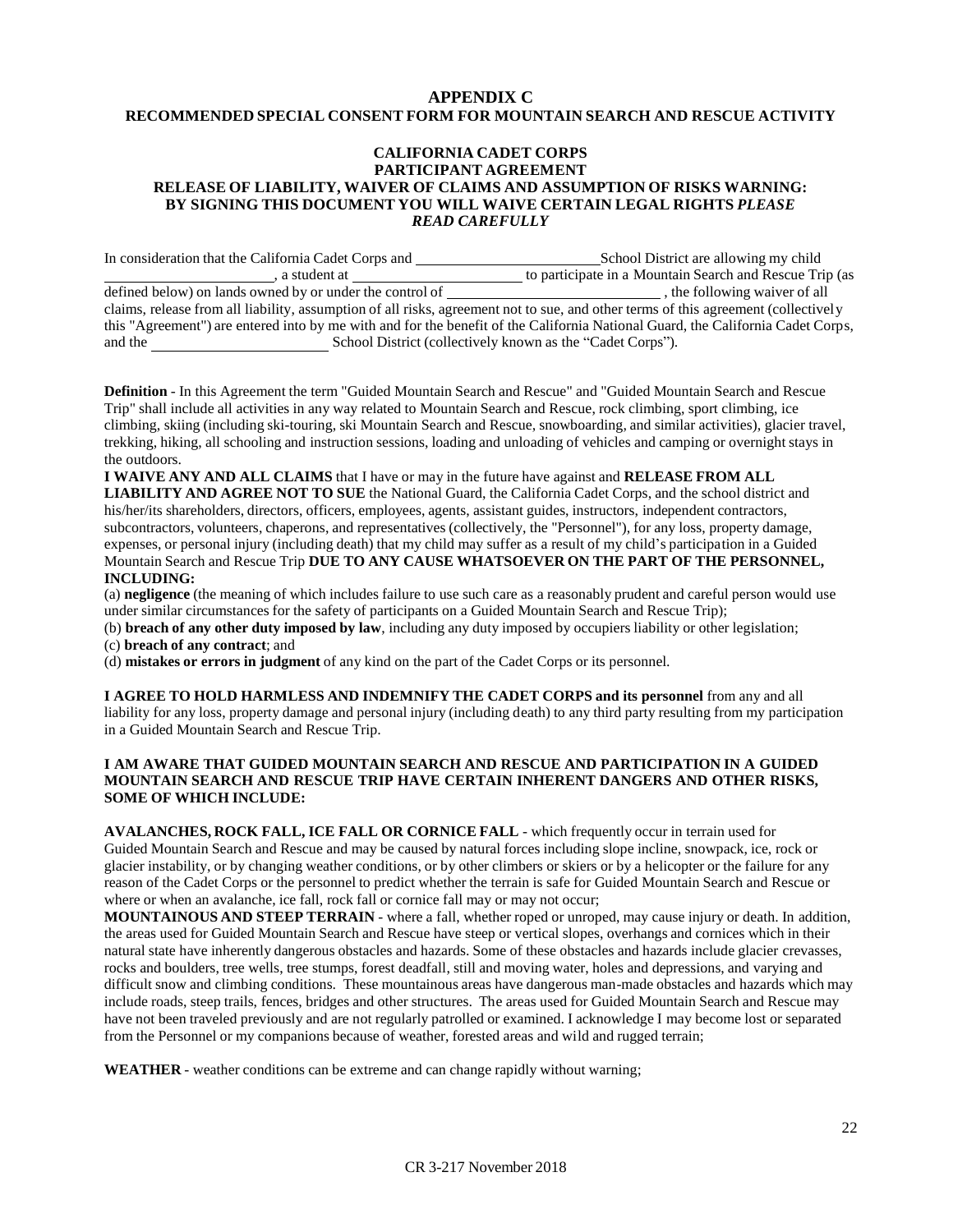**AIRPLANE OR HELICOPTER OR OTHER MEANS OF MECHANIZED TRAVEL** - additional risks are posed by mechanized travel in mountainous areas due to mechanical failure, operational error and changeable weather conditions;

**WILD AND/OR POISONOUS PLANTS, ANIMALS, AND INSECTS** - which are unpredictable in nature and may affect or attack mountain travelers;

**CONDUCT OF PERSONNEL** - the conduct, including NEGLIGENCE, of the personnel;

**ILLNESS** - which may be caused, among other things, by altitude, untreated water, plants and animals, or the difficulty of maintaining hygiene on Guided Mountain Search and Rescue Trips;

**PROXIMITY OF MEDICAL CARE** - which may not be readily available or effective in a Guided Mountain Search and Rescue Trip;

**CHOICE AND USE OF EQUIPMENT** - Mountain Search and Rescue equipment may become faulty or fail or become inappropriate and may not be replaceable or repairable in the course of a Guided Mountain Search and Rescue Trip; and

**I accept all the dangers and risks of Guided Mountain Search and Rescue** for my child including without limitation the risks described above and the possibility of personal injury including death, property damage, loss or expenses resulting there from. I acknowledge that the enjoyment and excitement of Guided Mountain Search and Rescue is derived in part from climbing or skiing on steep slopes in mountainous terrain and that the inherent risks of Guided Mountain Search and Rescue contribute to such enjoyment and excitement. I agree that, although the employees may take precautions to reduce the risks and increase the safety of a Guided Mountain Search and Rescue Trip, it is not possible for the employees to make Guided Mountain Search and Rescue completely safe or free from risk. I willingly accept all the risks and dangers of Guided Mountain Search and Rescue for my child and I willingly agree to the terms of this Agreement even if the employees are found in law to be negligent or in breach of a duty of care or any other obligation to me or my child in the conduct of any Guided Mountain Search and Rescue Trip. In entering into this Agreement, I am not relying on any oral, visual or written representations or statements made by the employees with respect to the safety of Guided Mountain Search and Rescue other than what is set forth in this Agreement.

**I agree** that this waiver and the agreements it contains will be governed in all respects by and interpreted exclusively in accordance with the laws of the State of California and I irrevocably attorn solely to the jurisdiction of the courts of the State of California.

**I agree** that if any portion of this Agreement is found to be void or unenforceable, the remaining portions of this agreement shall remain in full force and effect.

**I agree** to permit the adult personnel in charge of this trip to arrange for routine and/or emergency medical or dental care and treatment as is necessary in their professional judgment. We/I voluntarily consent to the rendering of such care, including diagnostic procedures, surgical and medical treatment and blood transfusions, by authorized medical and paramedical staff or their designees, as may, in their professional judgment, be necessary. We/I acknowledge that we are (I am) responsible for all reasonable charges in connection with care and treatment rendered during this period.

| Signed this ________ day of ________, 20____, in the presence of:           |  |  |
|-----------------------------------------------------------------------------|--|--|
| WITNESS SIGNATURE                                                           |  |  |
|                                                                             |  |  |
| ADDRESS CITY THE TREE CITY CITY TREE TO A REPORT OF THE CITY CITY CITY CITY |  |  |
| $PHONE$ $\qquad \qquad$                                                     |  |  |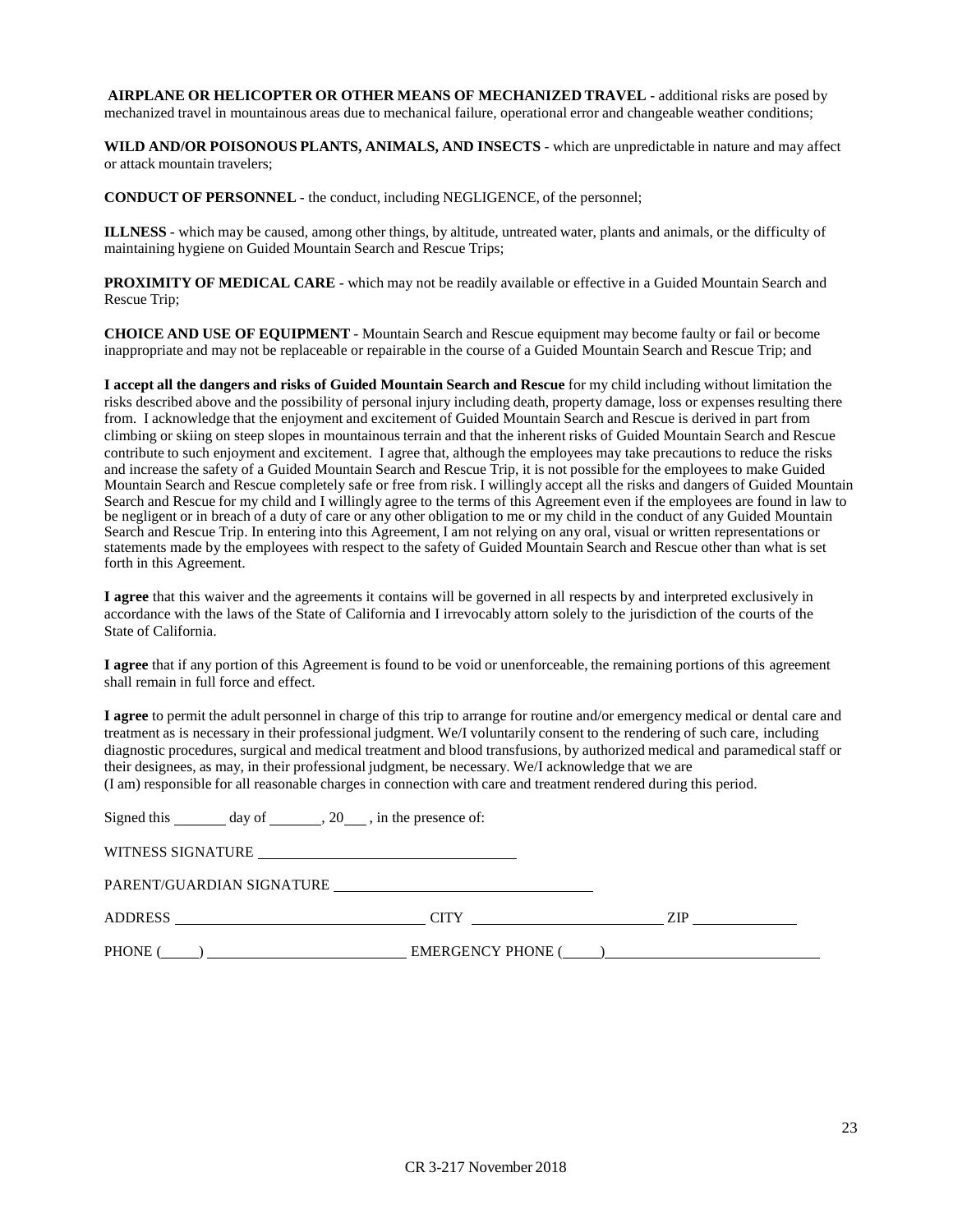#### Change 1 (Date 15 AUG 2021) **APPENDIX D Recondo Badge**

1. Purpose: To provide a coherent program that motivates cadets to push themselves to complete physical and cadet skill-related challenges, and highlights the Wellness objective of the Cadet Corps program.

2. Description: The Recondo Challenge is a ten-part event designed to challenge a cadet's physical and mental abilities. The cadet may choose ten activities from the approved activities listed and complete them within the standards specified. Once the cadet completes ten activities, he/she may be awarded the Recondo Badge.

3. Recondo Cadets, in the tradition of Recondo programs in the Army and Marine Corps, can proudly wear the Recondo Badge that signifies their perseverance and success. They stand out among their peers for their motivation, perseverance, and abilities, and uphold the proudest traditions of the California Cadet Corps.

4. All cadets may compete in the Recondo Challenge and earn the Recondo Badge. Some events have a sliding scale for scoring by age, and others do not.

5. All events to earn the Recondo Badge must take place within the same school year, from the start of Summer Encampment to the end of school the following year.

#### 6. Recondo Event Options:

- 1. 5K Run
- 2. 10-Mile Bike Ride
- 3. 100-yard Swim
- 4. 8K Road March
- 5. Squad Drill
- 6. Color Guard Drill
- 7. Physical Fitness Test
- 8. Map Reading Test
- 9. Marksmanship
- 10. Land Navigation Course
- 11. Obstacle Course
- 12. First Aid/CPR Certification
- 13. CERT Certification
- **RECONDO RUN:** The run is 5 kilometers. The course is to be determined by the cadet and the adult supervisor. The elapsed time must be recorded by the adult supervisor. If a quarter-mile track is used, the run is 12.5 laps. If a car is used to measure the distance, 5 km is the equivalent of 3.1 miles. It is suggested that busy streets be avoided. The run time is measured from start to finish, with no time off for stopping or walking.

| AGE | <b>MAX RUN TIME - MALE</b> | <b>MAX RUN TIME - FEMALE</b> |
|-----|----------------------------|------------------------------|
| 12  | 28:30                      | 33:00                        |
| 13  | 27:45                      | 32:00                        |
| 14  | 27:00                      | 31:30                        |
| 15  | 26:30                      | 31:00                        |
| 16  | 26:15                      | 30:30                        |
| 17  | 25:55                      | 30:00                        |
| 18  | 25:45                      | 29:30                        |

o The standard for completion of the 5 km run is: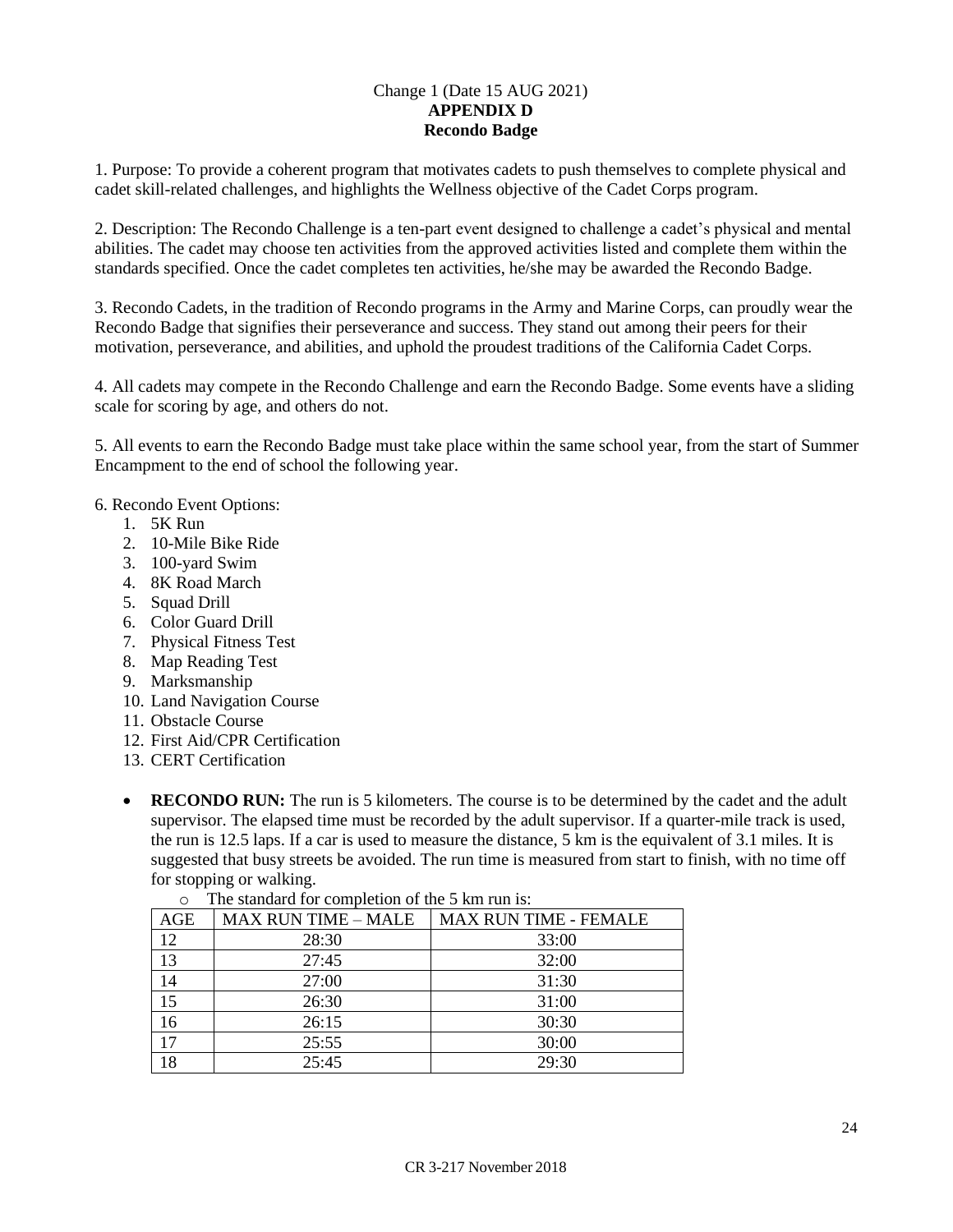- **RECONDO CYCLING:** As with the Recondo Run, a parent or adult supervisor must accompany the cadet for the duration of the event and record the elapsed time. The distance of the Recondo Cycling event is 10 miles. On a quarter-mile track, that's 40 laps. City streets or country roads may be used for this event, as long as the course is even (up and down is fine, but not a mostly downhill route). It is suggested that the supervisor cycle with the cadet or follow closely in an automobile. A car's odometer may be used to determine the 10 miles. The cadet is required to wear an approved cycling helmet.
	- o The standard for completion of the 10-mile Bike Ride is within 40 minutes
- **RECONDO SWIM:** The supervisor for this event must be able to swim in case of an emergency, or there must be a qualified lifeguard available. The supervisor must observe the cadet for the entire event and record the elapsed time. The distance is 100 yards (300 feet), starting in the pool (no diving). This event is not to be completed in the ocean or in a lake. Pools measured in meters may be used, as the difference at this distance is minimal.
	- o The standard for completion of the 100-yard swim is 2 minutes
- **RECONDO ROAD MARCH:** The Recondo Road March is an 8 kilometer (5 miles) timed march with the cadet carrying a pack weighing 15% of the cadet's body weight. As with all Recondo events a parent or adult supervisor must observe the cadet throughout the event and certify the elapsed time. A track is preferable, but a road course or even city streets may be used. On a road, an automobile odometer may be used to measure the distance.
	- o The standard for the Road March is 75 minutes (1 hr, 15 min)
- **RECONDO SQUAD DRILL:** The cadet is to act as Squad Leader. The series of commands is the same as the CACC Unarmed Squad Drill sequence from CR 3-8. The evaluation will be completed by the Commandant or another adult CACC or military member. The evaluation sheet in Enclosure 1 will be used. To a certain extent, the cadet will be graded on their command of the squad, not the squad's execution of the drill. However, the cadets in the squad must be proficient enough in squad drill so as to not detract from the Recondo cadet's score.
	- o The standard for the Squad Drill is 40 points
- **RECONDO COLOR GUARD:** The cadet is to act as Color Guard Commander. The series of commands is the same as the CACC Color Guard sequence from CR 3-8. The color guard will be scored as a whole, with emphasis on the Recondo cadet's command proficiency. The evaluation will be completed by the Commandant and another adult CACC or military member. The evaluation sheet from CR 3-8 (Judge 1: Execution & Precision, Color Guard, Judge 2: Cadence & Alignment, and Judge 3: Sequence of Commands & Penalties, Color Guard, tallied on the Final Score Tally for Color Guard) will be used.
	- o The standard for the Color Guard Drill is 160 points
- **RECONDO PHYSICAL FITNESS TEST:** The Recondo Challenge will use the California Physical Fitness administered at all public schools. It will be administered, scored, and recorded by the Commandant. Tests administered as part of the CACC curriculum or school requirements may be used. The test will conform to the requirements in CR 3-12.
	- o The standard for the Recondo PT Test is meeting the Healthy Fitness Zone for the cadet's age
- **RECONDO MAP READING TEST:** The Recondo Map Reading Test will require the competitor to identify various symbols and terrain features on a topographical map, and to determine distance and direction on the map. The test may be obtained by the Commandant from HQ CACC Operations, and will be returned to Operations for grading.
	- o The standard for passing the Recondo Map Reading Test is 80%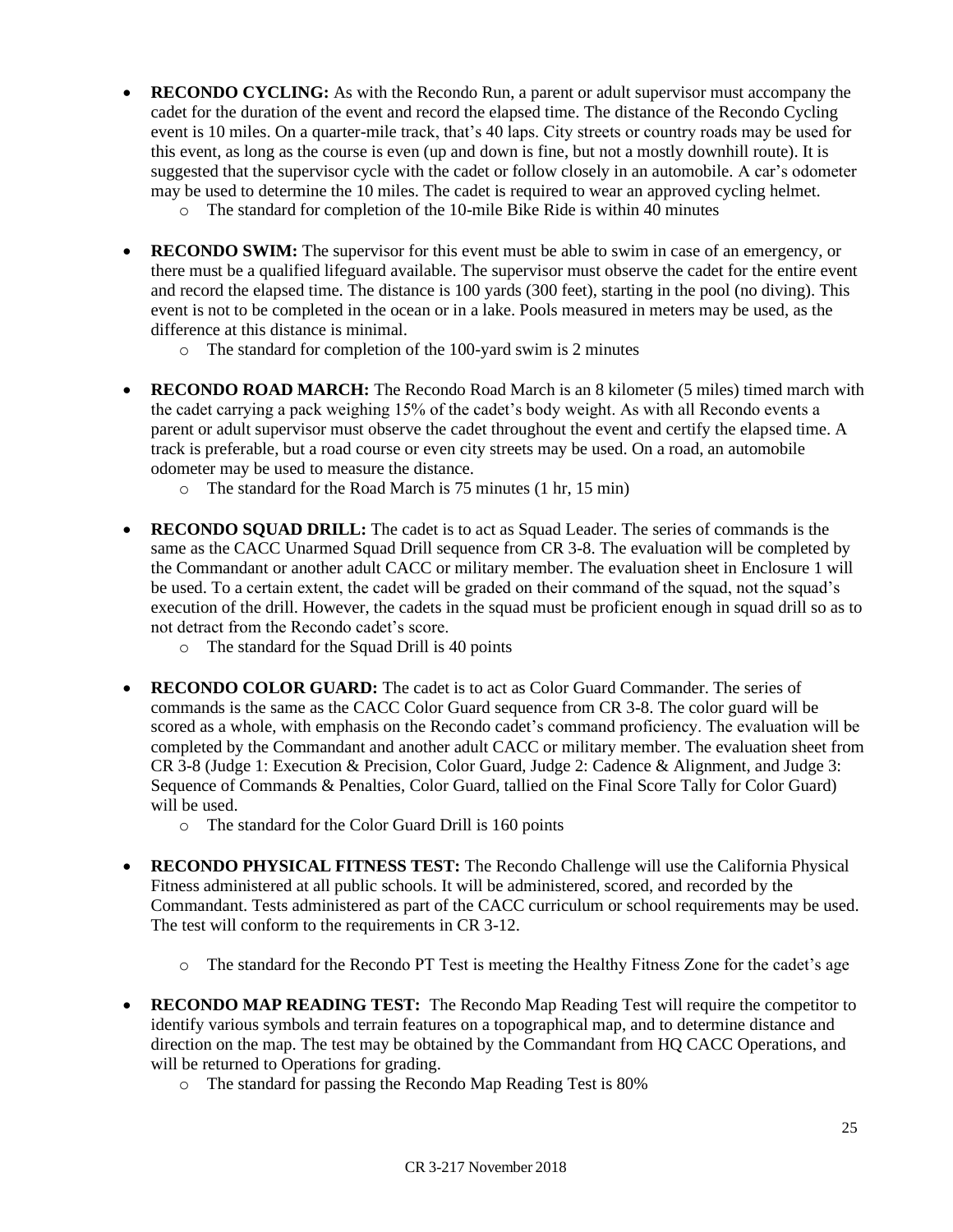- **RECONDO MARKSMANSHIP:** The Recondo Marksmanship challenge will use the same format as the CACC Marksmanship Qualification. Cadets will fire either the .22 caliber rifle or an air rifle. Cadets may complete the qualification course locally or may request an event be established at Camp San Luis Obispo by HQ CACC Operations. Cadets who participate in qualification training during a CACC Summer Encampment may use that experience as their Recondo Marksmanship Challenge, with their orders awarding their marksmanship badge as proof of completion of the challenge.
	- o The standard for passing the Recondo Marksmanship challenge is to qualify **Marksman** per CR  $3-17.$
- **RECONDO LAND NAVIGATION COURSE:** The Recondo Land Navigation Course will take place at Camp San Luis Obispo during a HQ CACC Drill (see the YTC), as coordinated with HQ CACC Operations.
	- o The standard for passing the Recondo Land Nav Challenge is 4 of 5 points found.
- **RECONDO MILITARY OBSTACLE COURSE:** The Recondo Military Obstacle Course will take place at Camp San Luis Obispo, or at another approved military obstacle course. HQ CACC Operations will approve or disapprove use of courses other than at CSLO based on their similarity to the CLSO Obstacle Course. Cadets can attempt each obstacle 3 times. After they have failed 20% of the obstacles, they may reattempt the course (must start over).
	- o The standard for passing the Recondo Military Obstacle Course is overcoming 80% of the obstacles (without assistance).
- **RECONDO FIRST AID/CPR CERTIFICATION:** This is a go/no go event. The competitor will either have the certification or not. The competitor may acquire this certification from any certified source (Red Cross, AHA, other approved by HQ CACC Operations).
- **RECONDO CERT CERTIFICATION:** As with the Recondo First Aid/CPR Certification, the CERT Certification is a go/no go event. The competitor can obtain the CERT Certification from CACC (see the YTC), local Office of Emergency Services, Fire Departments, or other certified sources.

7. If you have a recommendation for an alternate event that's not listed here, send it to [Operations@cacadets.org.](mailto:Operations@cacadets.org) If approved, you may use it as one of your ten events.

8. The Recondo Scorecard (CACC Form 36) is in Enclosure 2. It will be completed by the adult supervisor for each event, submitted to and screened by the Commandant, and presented to the Brigade Advisor for validation and award of the Recondo Badge. The completed scorecard will be filed in the cadet's 201 File with the permanent order awarding the badge.

9. Award of the Recondo Badge is a significant event, and should be publicized. It is recommended that the Cadet S5 (and Commandant) contact local news outlets with a press release, and post photos of the award ceremony on social media.

10. Schools with cadets engaged in Recondo training may use that as evidence of Unit Participation in Miscellaneous CACC Events (#30) in the Annual General Inspection. Proof in the form of scorecards must be presented during the AGI.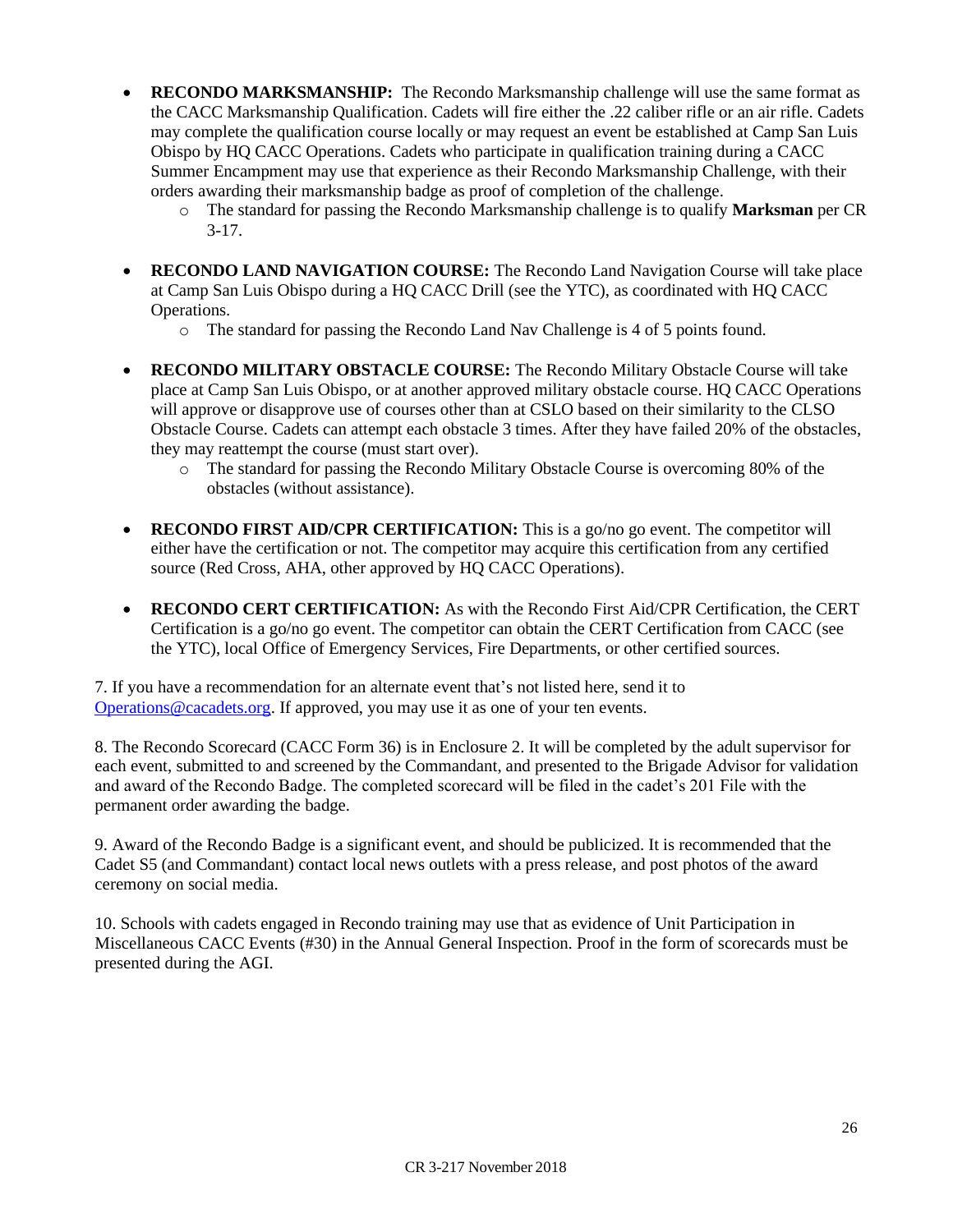Enclosure 1 (Squad Drill Scoresheet) to Change 1 (Recondo Challenge) to CR 3-2

#### **RECONDO CHALLENGE SQUAD DRILL SCORESHEET**

| <b>NAME</b><br>. <i>.</i> | RN/RDF<br>$-11.7 - 12.7$ | mr |
|---------------------------|--------------------------|----|
|---------------------------|--------------------------|----|

The Recondo competitor will use the Squad Unarmed Drill Sequence from CR 3-8, Appendix A. The squad will consist of five cadets. The Recondo competitor will serve as the Squad Leader and give the commands. Size of the drill pad and starting/finishing in the "box" will conform to the requirements in CR 3-8. Penalties for going out of sequence or skipping commands or going out of bounds will be assessed.

The evaluator will primarily assess the Recondo competitor for their command of the squad, NOT the squad's execution of the drill. If the squad cannot perform the commands, the evaluator will stop the challenge and direct the Recondo competitor to either teach the squad the appropriate drill commands or get different cadets to be in the squad.

| <b>SCORED AREA</b>                                                                            | Poor           |                |   | Fair |    | Average |                         | <b>Above Avg</b> | Outstanding |    |
|-----------------------------------------------------------------------------------------------|----------------|----------------|---|------|----|---------|-------------------------|------------------|-------------|----|
| <b>Commands Given</b><br><b>Correctly (correct</b><br>command, proper foot,<br>cadence, etc.) | $\overline{2}$ | 4              | 6 | 8    | 10 | 12      | 14                      | 16               | 18          | 20 |
| <b>Command Voice in</b><br>accordance w/CR 3-21.5                                             | 1              | $\overline{2}$ | 3 | 4    | 5  | 6       | $\overline{\mathbf{z}}$ | 8                | 9           | 10 |
| <b>Command Presence</b><br>(bearing, position,<br>confidence)                                 | 1              | $\overline{2}$ | 3 | 4    | 5  | 6       | 7                       | 8                | 9           | 10 |
| Knowledge (no use of<br>notes for sequence)                                                   | 1              |                | 2 |      | 3  |         | 4                       |                  | 5           |    |
| <b>Keeping Squad in Step</b>                                                                  | 1              |                | 2 |      | 3  |         | 4                       |                  | 5           |    |

**TOTAL SCORE: \_\_\_\_\_\_\_\_\_\_** 

**Evaluator: \_\_\_\_\_\_\_\_\_\_\_\_\_\_\_\_\_\_\_\_\_\_\_\_\_\_\_\_\_\_\_\_\_\_\_\_\_\_\_\_\_\_\_\_\_\_\_\_\_\_\_\_\_\_\_\_\_\_\_\_\_\_\_\_\_\_\_\_**

**Printed Name, Position, Signature**

**Email Address: \_\_\_\_\_\_\_\_\_\_\_\_\_\_\_\_\_\_\_\_\_\_\_\_\_\_\_\_\_\_\_\_\_\_\_\_\_**

**Phone Number: \_\_\_\_\_\_\_\_\_\_\_\_\_\_\_\_\_\_\_\_\_\_\_\_\_\_\_\_\_\_\_\_\_\_\_\_\_**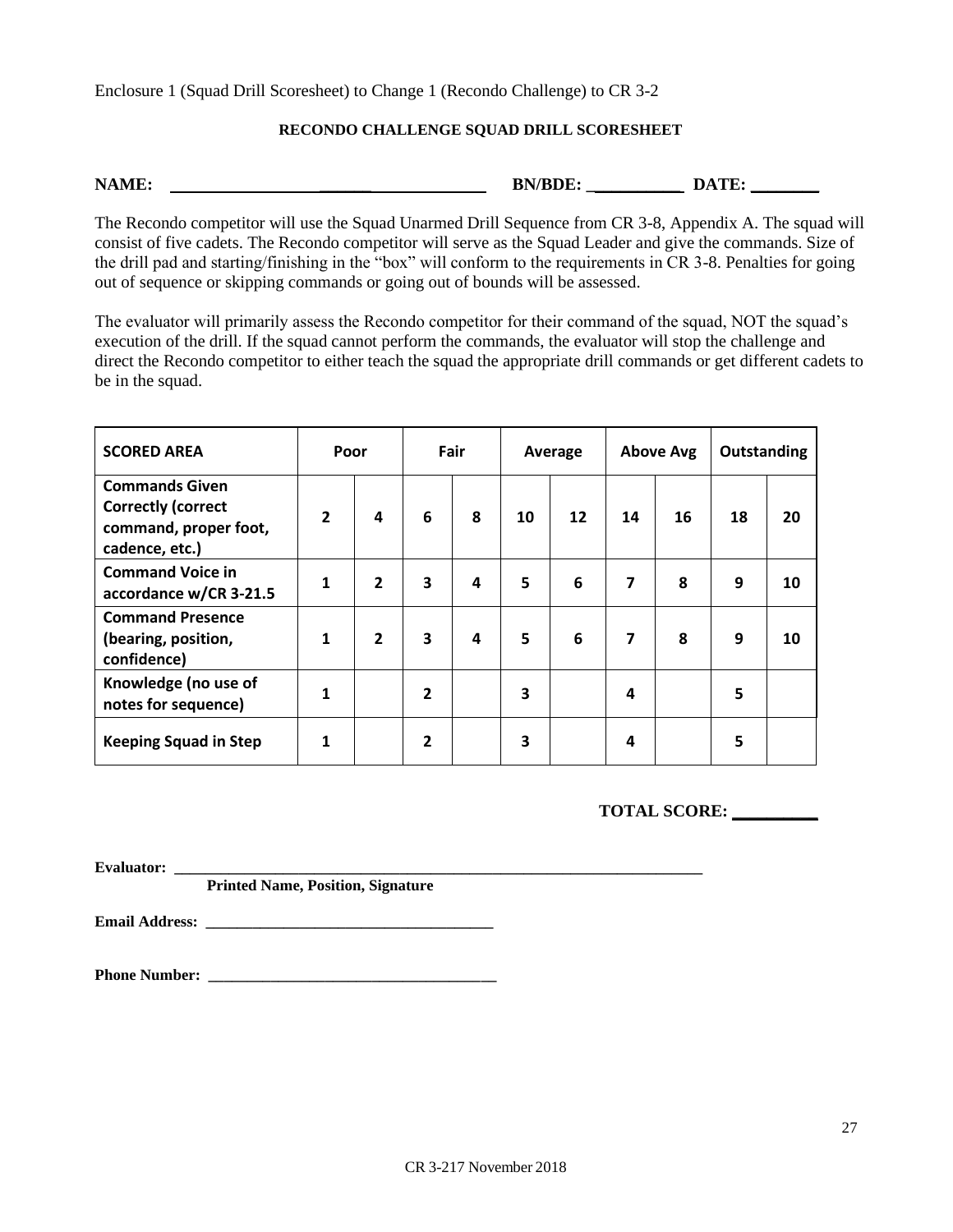Enclosure 2 (Recondo Scorecard) to Change 1 (Recondo Challenge) to CR 3-2

#### **RECONDO CHALLENGE SCORECARD Page 1 of 2**

**NAME: \_\_\_\_\_\_ BN/BDE: \_\_\_\_\_\_\_\_\_\_\_** 

The Recondo competitor will select ten of the 13 authorized Recondo Challenge events. All events must be accomplished within one school year (Summer Encampment to end-of-school). Each event will be observed, timed, and/or scored by an adult. Supervisors may be a parent, commandant, or other adult. Each supervisor's signature signifies the true score by the cadet of that challenge. Entries should be in ink. If the standard isn't met, don't fill out the line for that event. Events may be challenged until met.

| <b>Recondo Event</b>                | <b>Date</b> | <b>Evaluator</b> | Evaluator's<br><b>Email/Phone#</b> | <b>Score/Time</b><br>etc | Met<br><b>Standard?</b> |
|-------------------------------------|-------------|------------------|------------------------------------|--------------------------|-------------------------|
| Run                                 |             |                  |                                    |                          |                         |
| <b>Bike Ride</b>                    |             |                  |                                    |                          |                         |
| <b>Swim</b>                         |             |                  |                                    |                          |                         |
| <b>Road March</b>                   |             |                  |                                    |                          |                         |
| <b>Squad Drill</b>                  |             |                  |                                    |                          |                         |
| <b>Color Guard</b>                  |             |                  |                                    |                          |                         |
| PT Test                             |             |                  |                                    |                          |                         |
| <b>Map Reading</b>                  |             |                  |                                    |                          |                         |
| Marksmanship                        |             |                  |                                    |                          |                         |
| <b>Land Nav</b>                     |             |                  |                                    |                          |                         |
| <b>Obstacle Course</b>              |             |                  |                                    |                          |                         |
| $1st$ Aid/CPR/AED                   |             |                  |                                    |                          |                         |
| <b>CERT</b>                         |             |                  |                                    |                          |                         |
| <b>Approved Alternate</b><br>Event: |             |                  |                                    |                          |                         |
| <b>Approved Alternate</b><br>Event: |             |                  |                                    |                          |                         |